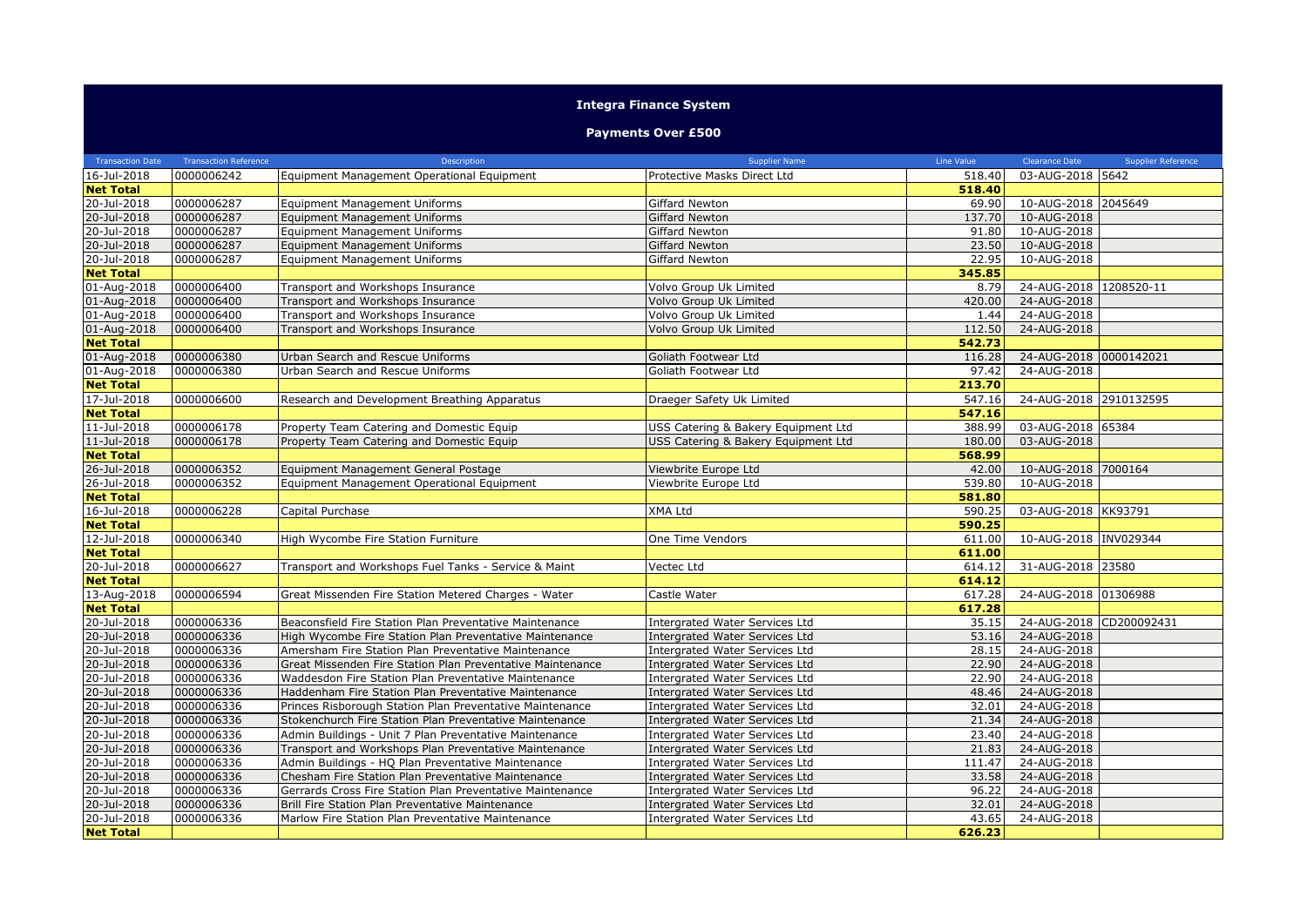| 07-Aug-2018      | 0000006459 | Capital Purchase                                           | XMA Ltd                                 | 124.35 | 24-AUG-2018 KL32322     |
|------------------|------------|------------------------------------------------------------|-----------------------------------------|--------|-------------------------|
| 07-Aug-2018      | 0000006459 | Capital Purchase                                           | <b>XMA Ltd</b>                          | 557.69 | 24-AUG-2018             |
| <b>Net Total</b> |            |                                                            |                                         | 682.04 |                         |
| 28-Jun-2018      | 0000006642 | Equipment Management Operational Equipment                 | <b>BOC Ltd</b>                          | 701.80 | 31-AUG-2018 3047783089  |
| <b>Net Total</b> |            |                                                            |                                         | 701.80 |                         |
| 20-Jul-2018      | 0000006290 | Prevention Printing and Stationery                         | Room 9 Media Ltd                        | 22.00  | 24-AUG-2018 R852        |
| 20-Jul-2018      | 0000006290 | Prevention Printing and Stationery                         | Room 9 Media Ltd                        | 690.00 | 24-AUG-2018             |
| <b>Net Total</b> |            |                                                            |                                         | 712.00 |                         |
| 18-May-2018      | 0000006577 | <b>BASI Project Computer Software</b>                      | <b>UKFast</b>                           | 724.36 | 24-AUG-2018 2693448     |
| <b>Net Total</b> |            |                                                            |                                         | 724.36 |                         |
| 18-Jun-2018      | 0000006578 | <b>BASI Project Computer Software</b>                      | <b>UKFast</b>                           | 724.36 | 24-AUG-2018 2728882     |
| <b>Net Total</b> |            |                                                            |                                         | 724.36 |                         |
| 18-Jul-2018      | 0000006579 | <b>BASI Project Computer Software</b>                      | <b>UKFast</b>                           | 724.36 | 24-AUG-2018 2764642     |
| <b>Net Total</b> |            |                                                            |                                         | 724.36 |                         |
| 18-Aug-2018      | 0000006580 | <b>BASI Project Computer Software</b>                      | <b>UKFast</b>                           | 724.36 | 31-AUG-2018 2799912     |
| <b>Net Total</b> |            |                                                            |                                         | 724.36 |                         |
| 19-Jul-2018      | 0000006323 | Property Team General Repairs & Maintenance                | Dynnig Uk Ltd                           | 377.76 | 10-AUG-2018 18004005 UI |
| 19-Jul-2018      | 0000006323 | Property Team General Repairs & Maintenance                | Dynnig Uk Ltd                           | 393.92 | 10-AUG-2018             |
| <b>Net Total</b> |            |                                                            |                                         | 771.68 |                         |
| 31-Jul-2018      | 0000006398 | Olney Fire Station Plan Preventative Maintenance           | P French                                | 20.00  | 10-AUG-2018 02383       |
| 31-Jul-2018      | 0000006398 | Buckingham Fire Station Plan Preventative Maintenance      | P French                                | 25.00  | 10-AUG-2018             |
| 31-Jul-2018      | 0000006398 | Stokenchurch Fire Station Plan Preventative Maintenance    | P French                                | 20.00  | 10-AUG-2018             |
| 31-Jul-2018      | 0000006398 | Beaconsfield Fire Station Plan Preventative Maintenance    | P French                                | 35.00  | 10-AUG-2018             |
| 31-Jul-2018      | 0000006398 | Amersham Fire Station Plan Preventative Maintenance        | P French                                | 23.00  | 10-AUG-2018             |
| 31-Jul-2018      | 0000006398 | Marlow Fire Station Plan Preventative Maintenance          | P French                                | 52.00  | 10-AUG-2018             |
| 31-Jul-2018      | 0000006398 | Gerrards Cross Fire Station Plan Preventative Maintenance  | P French                                | 23.00  | 10-AUG-2018             |
| 31-Jul-2018      | 0000006398 | Winslow Fire Station Plan Preventative Maintenance         | P French                                | 20.00  | 10-AUG-2018             |
| 31-Jul-2018      | 0000006398 |                                                            |                                         | 20.00  | 10-AUG-2018             |
| 31-Jul-2018      | 0000006398 | Princes Risborough Station Plan Preventative Maintenance   | P French                                | 80.00  | 10-AUG-2018             |
|                  |            | High Wycombe Fire Station Plan Preventative Maintenance    | P French                                |        |                         |
| 31-Jul-2018      | 0000006398 | Admin Buildings - HQ Plan Preventative Maintenance         | P French                                | 80.00  | 10-AUG-2018             |
| 31-Jul-2018      | 0000006398 | MK West Fire Station Plan Preventative Maintenance         | P French                                | 85.00  | 10-AUG-2018             |
| 31-Jul-2018      | 0000006398 | MK West Fire Station Plan Preventative Maintenance         | P French                                | 80.00  | 10-AUG-2018             |
| 31-Jul-2018      | 0000006398 | Waddesdon Fire Station Plan Preventative Maintenance       | P French                                | 15.00  | 10-AUG-2018             |
| 31-Jul-2018      | 0000006398 | Great Missenden Fire Station Plan Preventative Maintenance | P French                                | 23.00  | 10-AUG-2018             |
| 31-Jul-2018      | 0000006398 | Broughton Fire Station Plan Preventative Maintenance       | P French                                | 52.00  | 10-AUG-2018             |
| 31-Jul-2018      | 0000006398 | Newport Pagnell Fire Station Plan Preventative Maintenance | P French                                | 30.00  | 10-AUG-2018             |
| 31-Jul-2018      | 0000006398 | Brill Fire Station Plan Preventative Maintenance           | P French                                | 15.00  | 10-AUG-2018             |
| 31-Jul-2018      | 0000006398 | Haddenham Fire Station Plan Preventative Maintenance       | P French                                | 52.00  | 10-AUG-2018             |
| 31-Jul-2018      | 0000006398 | Chesham Fire Station Plan Preventative Maintenance         | P French                                | 25.00  | 10-AUG-2018             |
| 31-Jul-2018      | 0000006398 | Admin Buildings - Unit 7 Plan Preventative Maintenance     | P French                                | 25.00  | 10-AUG-2018             |
| <b>Net Total</b> |            |                                                            |                                         | 800.00 |                         |
| 09-Jun-2018      | 0000006444 | Property Team Other Energy Costs                           | <b>Esos Energy</b>                      | 833.00 | 10-AUG-2018 1118        |
| <b>Net Total</b> |            |                                                            |                                         | 833.00 |                         |
| 10-Aug-2018      | 0000006450 | Research and Development Operational Equipment             | Thomas Graham & Sons (Iron & Steel) Ltd | 347.50 | 17-AUG-2018 MR297573    |
| 10-Aug-2018      | 0000006450 | Research and Development Operational Equipment             | Thomas Graham & Sons (Iron & Steel) Ltd | 499.00 | 17-AUG-2018             |
| 10-Aug-2018      | 0000006450 | Research and Development Operational Equipment             | Thomas Graham & Sons (Iron & Steel) Ltd | 7.95   | 17-AUG-2018             |
| <b>Net Total</b> |            |                                                            |                                         | 854.45 |                         |
| 31-Jul-2018      | 0000006378 | Property Team Furniture                                    | <b>Manton Office Solutions</b>          | 670.80 | 17-AUG-2018 105784      |
| 31-Jul-2018      | 0000006378 | Property Team Furniture                                    | Manton Office Solutions                 | 188.00 | 17-AUG-2018             |
| <b>Net Total</b> |            |                                                            |                                         | 858.80 |                         |
| 24-Jul-2018      | 0000006326 | Equipment Management Operational Equipment                 | Heightec                                | 252.99 | 10-AUG-2018 63665       |
| 24-Jul-2018      | 0000006326 | Equipment Management Operational Equipment                 | Heightec                                | 628.58 | 10-AUG-2018             |
| <b>Net Total</b> |            |                                                            |                                         | 881.57 |                         |
| 24-Jul-2018      | 0000006305 | Equipment Management Operational Equipment                 | Fire Hosetech Ltd                       | 870.00 | 17-AUG-2018 5491        |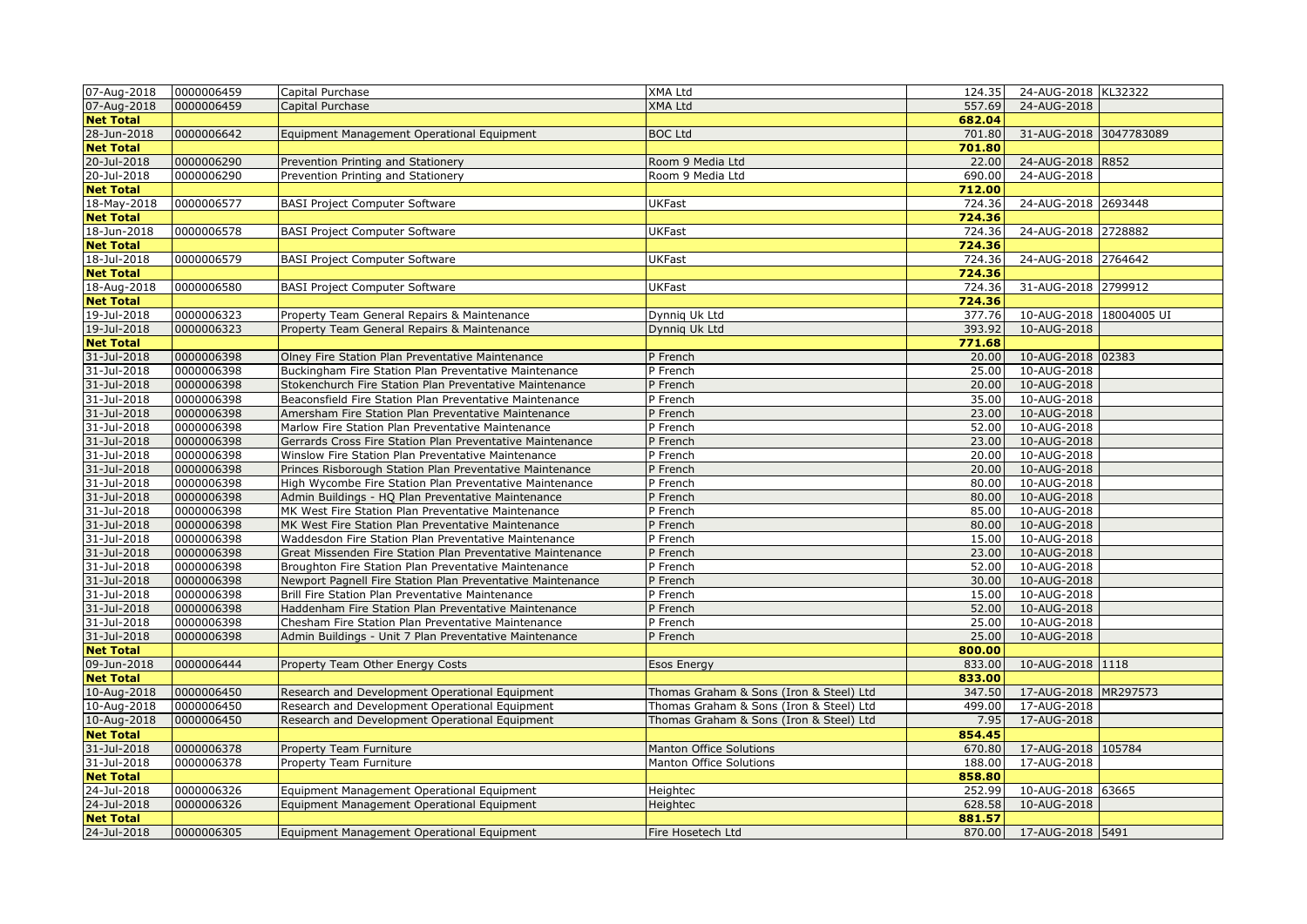| 24-Jul-2018                | 0000006305               | Equipment Management General Postage                       | Fire Hosetech Ltd                     | 12.50          | 17-AUG-2018                |  |
|----------------------------|--------------------------|------------------------------------------------------------|---------------------------------------|----------------|----------------------------|--|
| <b>Net Total</b>           |                          |                                                            |                                       | 882.50         |                            |  |
| 23-Jul-2018                | 0000006441               | Marlow Fire Station Electricity                            | Scottish Power                        | 913.85         | 17-AUG-2018 105689261      |  |
| <b>Net Total</b>           |                          |                                                            |                                       | 913.85         |                            |  |
| 27-Jul-2018                | 0000006399               | Property Team Legal Expenses                               | Bevan Britten                         | 924.50         | 10-AUG-2018 10025753       |  |
| <b>Net Total</b>           |                          |                                                            |                                       | 924.50         |                            |  |
| 23-Jul-2018                | 0000006440               | Marlow Fire Station Electricity                            | <b>Scottish Power</b>                 | 948.85         | 17-AUG-2018 105689263      |  |
| <b>Net Total</b>           |                          |                                                            |                                       | 948.85         |                            |  |
| 13-Aug-2018                | 0000006519               | Staff Development Staff Training Fees                      | Global Knowledge Network Training     | 950.00         | 31-AUG-2018 306827         |  |
| <b>Net Total</b>           |                          |                                                            |                                       | 950.00         |                            |  |
| 28-Jun-2018                | 0000006019               | Newport Pagnell Fire Station Plan Preventative Maintenance | Intergrated Water Services Ltd        | 33.58          | 24-AUG-2018 CD200089673    |  |
| 28-Jun-2018                | 0000006019               | MK West Fire Station Plan Preventative Maintenance         | Intergrated Water Services Ltd        | 105.62         | 24-AUG-2018                |  |
| 28-Jun-2018                | 0000006019               | MK West Fire Station Plan Preventative Maintenance         | Intergrated Water Services Ltd        | 38.28          | 24-AUG-2018                |  |
| 28-Jun-2018                | 0000006019               | High Wycombe Fire Station Plan Preventative Maintenance    | Intergrated Water Services Ltd        | 53.16          | 24-AUG-2018                |  |
| 28-Jun-2018                | 0000006019               | Admin Buildings - Unit 7 Plan Preventative Maintenance     | Intergrated Water Services Ltd        | 23.40          | 24-AUG-2018                |  |
| 28-Jun-2018                | 0000006019               | Buckingham Fire Station Plan Preventative Maintenance      | <b>Intergrated Water Services Ltd</b> | 93.58          | 24-AUG-2018                |  |
| 28-Jun-2018                | 0000006019               | Beaconsfield Fire Station Plan Preventative Maintenance    | <b>Intergrated Water Services Ltd</b> | 35.15          | 24-AUG-2018                |  |
| 28-Jun-2018                | 0000006019               | Brill Fire Station Plan Preventative Maintenance           | <b>Intergrated Water Services Ltd</b> | 32.01          | 24-AUG-2018                |  |
| 28-Jun-2018                | 0000006019               | Waddesdon Fire Station Plan Preventative Maintenance       | <b>Intergrated Water Services Ltd</b> | 22.90          | 24-AUG-2018                |  |
| 28-Jun-2018                | 0000006019               | Broughton Fire Station Plan Preventative Maintenance       | <b>Intergrated Water Services Ltd</b> | 98.28          | 24-AUG-2018                |  |
| 28-Jun-2018                | 0000006019               | Marlow Fire Station Plan Preventative Maintenance          | <b>Intergrated Water Services Ltd</b> | 43.65          | 24-AUG-2018                |  |
| 28-Jun-2018                | 0000006019               | Admin Buildings - HQ Plan Preventative Maintenance         | Intergrated Water Services Ltd        | 111.47         | 24-AUG-2018                |  |
| 28-Jun-2018                | 0000006019               | Olney Fire Station Plan Preventative Maintenance           | <b>Intergrated Water Services Ltd</b> | 24.47          | 24-AUG-2018                |  |
| 28-Jun-2018                | 0000006019               | Great Missenden Fire Station Plan Preventative Maintenance | <b>Intergrated Water Services Ltd</b> | 22.90          | 24-AUG-2018                |  |
| 28-Jun-2018                | 0000006019               | Winslow Fire Station Plan Preventative Maintenance         | Intergrated Water Services Ltd        | 32.01          | 24-AUG-2018                |  |
| 28-Jun-2018                | 0000006019               | Amersham Fire Station Plan Preventative Maintenance        | <b>Intergrated Water Services Ltd</b> | 28.15          | 24-AUG-2018                |  |
| 28-Jun-2018                | 0000006019               | Transport and Workshops Plan Preventative Maintenance      | Intergrated Water Services Ltd        | 21.83          | 24-AUG-2018                |  |
| 28-Jun-2018                | 0000006019               | Haddenham Fire Station Plan Preventative Maintenance       | <b>Intergrated Water Services Ltd</b> | 48.46          | 24-AUG-2018                |  |
| 28-Jun-2018                | 0000006019               | Stokenchurch Fire Station Plan Preventative Maintenance    | <b>Intergrated Water Services Ltd</b> | 21.34          | 24-AUG-2018                |  |
| 28-Jun-2018                | 0000006019               | Chesham Fire Station Plan Preventative Maintenance         | <b>Intergrated Water Services Ltd</b> | 33.58          | 24-AUG-2018                |  |
| 28-Jun-2018                | 0000006019               | Princes Risborough Station Plan Preventative Maintenance   | <b>Intergrated Water Services Ltd</b> | 32.01          | 24-AUG-2018                |  |
| <b>Net Total</b>           |                          |                                                            |                                       | 955.83         |                            |  |
| 23-Jul-2018                | 0000006439               | Marlow Fire Station Electricity                            | Scottish Power                        | 962.19         | 08-AUG-2018 105689265      |  |
| <b>Net Total</b>           |                          |                                                            |                                       | 962.19         |                            |  |
| 07-Aug-2018                | 0000006449               | Prevention Printing and Stationery                         | Olivers Design 2 Print                | 968.00         | 31-AUG-2018 OL9275         |  |
| <b>Net Total</b>           |                          |                                                            |                                       | 968.00         |                            |  |
| 27-Apr-2018                | 0000006576               | Prevention Printing and Stationery                         | Mallina Group                         | 980.00         | 24-AUG-2018 16822          |  |
| <b>Net Total</b>           |                          |                                                            |                                       | 980.00         |                            |  |
| 30-May-2018                | 0000006189               | Transport and Workshops Operational Equipment              | Gemco Equipment Ltd                   | 37.52          | 03-AUG-2018 397759         |  |
| 30-May-2018                | 0000006189               | Transport and Workshops Operational Equipment              | Gemco Equipment Ltd                   | 114.80         | 03-AUG-2018                |  |
| 30-May-2018                | 0000006189               | Transport and Workshops Operational Equipment              | Gemco Equipment Ltd                   | 22.00          | 03-AUG-2018                |  |
| 30-May-2018                | 0000006189               | Transport and Workshops Operational Equipment              | Gemco Equipment Ltd                   | 82.50          | 03-AUG-2018                |  |
| 30-May-2018                | 0000006189               | Transport and Workshops Operational Equipment              | Gemco Equipment Ltd                   | 84.00          | 03-AUG-2018                |  |
| 30-May-2018                | 0000006189               | Transport and Workshops Operational Equipment              | Gemco Equipment Ltd                   | 3.61           | 03-AUG-2018                |  |
| 30-May-2018                | 0000006189               | Transport and Workshops Operational Equipment              | Gemco Equipment Ltd                   | 114.75         | 03-AUG-2018                |  |
| 30-May-2018                | 0000006189               | Transport and Workshops Operational Equipment              | Gemco Equipment Ltd                   | 19.75          | 03-AUG-2018                |  |
| 30-May-2018                | 0000006189<br>0000006189 | Transport and Workshops Operational Equipment              | Gemco Equipment Ltd                   | 96.00          | 03-AUG-2018                |  |
| 30-May-2018                |                          | Transport and Workshops Operational Equipment              | Gemco Equipment Ltd                   | 66.00          | 03-AUG-2018                |  |
| 30-May-2018<br>30-May-2018 | 0000006189<br>0000006189 | Transport and Workshops Operational Equipment              | Gemco Equipment Ltd                   | 250.00<br>4.15 | 03-AUG-2018<br>03-AUG-2018 |  |
| <b>Net Total</b>           |                          | Transport and Workshops Operational Equipment              | Gemco Equipment Ltd                   | 895.08         |                            |  |
| 09-Aug-2018                | 0000006453               | <b>ICT Computer Maintenance</b>                            | Koris Ltd                             | 1,000.00       | 31-AUG-2018 714465         |  |
| <b>Net Total</b>           |                          |                                                            |                                       | 1,000.00       |                            |  |
| 06-Aug-2018                | 0000006510               | Senior Management Team Consultancy Fees                    | Gresham (Sms) Ltd                     | 32.10          | 17-AUG-2018 SMS1869        |  |
|                            |                          |                                                            |                                       |                |                            |  |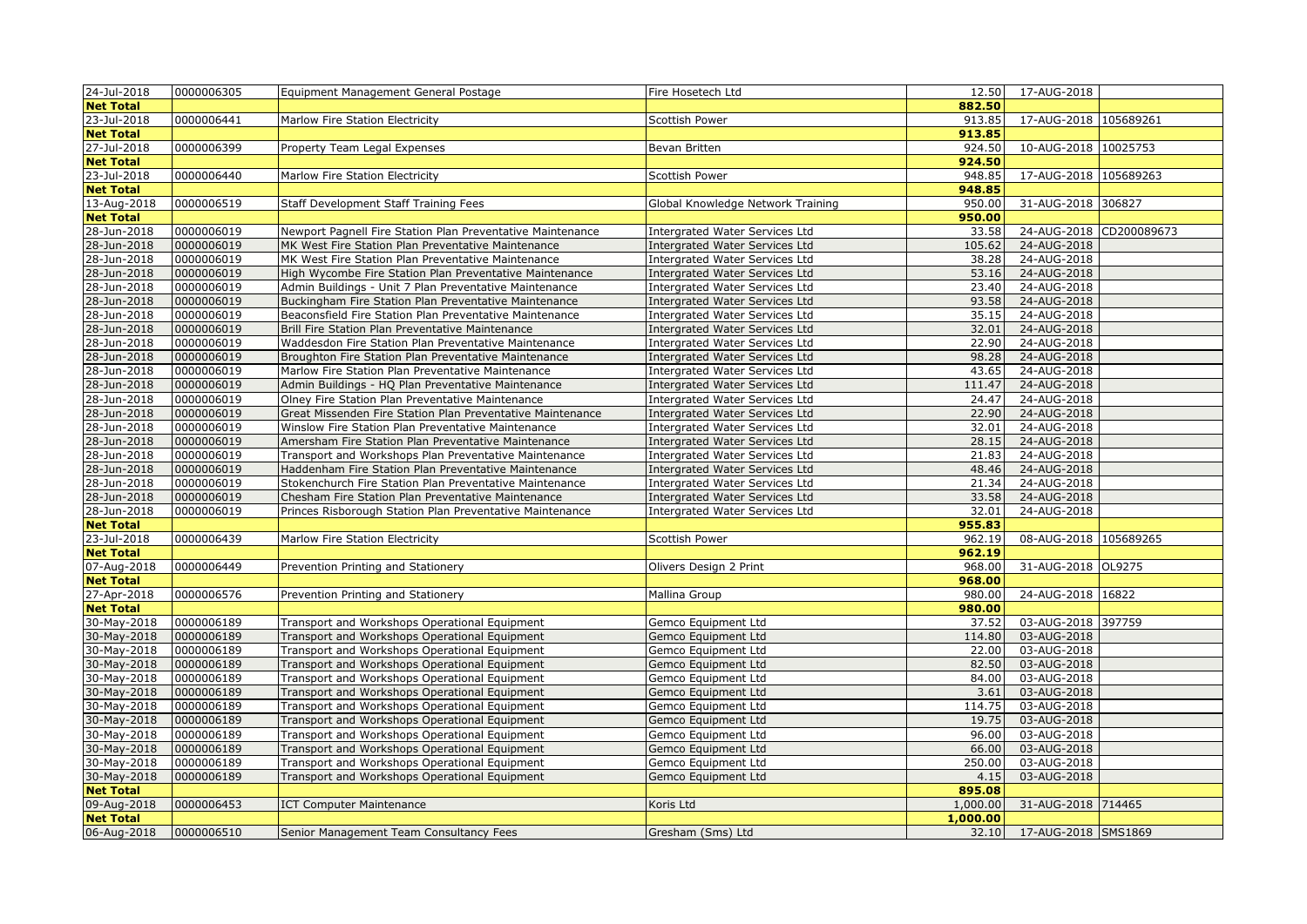|                  |            | Senior Management Team Consultancy Fees                    | Gresham (Sms) Ltd                     |          | 1,000.00  17-AUG-2018      |                         |
|------------------|------------|------------------------------------------------------------|---------------------------------------|----------|----------------------------|-------------------------|
| <b>Net Total</b> |            |                                                            |                                       | 1,032.10 |                            |                         |
| 17-Jul-2018      | 0000006245 | Equipment Management Protective Clothing                   | MSA (BRITAIN) LTD                     | 190.50   | 10-AUG-2018 99763105       |                         |
| $17 -$ Jul-2018  | 0000006245 | Equipment Management Protective Clothing                   | MSA (BRITAIN) LTD                     | 25.00    | 10-AUG-2018                |                         |
| 17-Jul-2018      | 0000006245 | Equipment Management Protective Clothing                   | MSA (BRITAIN) LTD                     | 161.20   | 10-AUG-2018                |                         |
| 17-Jul-2018      | 0000006245 | Equipment Management Protective Clothing                   | MSA (BRITAIN) LTD                     | 143.70   | 10-AUG-2018                |                         |
| 17-Jul-2018      | 0000006245 | Equipment Management Protective Clothing                   | MSA (BRITAIN) LTD                     | 492.70   | 10-AUG-2018                |                         |
| <b>Net Total</b> |            |                                                            |                                       | 1,013.10 |                            |                         |
| 09-Jul-2018      | 0000006117 | Buckingham Fire Station Plan Preventative Maintenance      | <b>Intergrated Water Services Ltd</b> | 93.58    |                            | 24-AUG-2018 CD200091061 |
| 09-Jul-2018      | 0000006117 | Marlow Fire Station Plan Preventative Maintenance          | Intergrated Water Services Ltd        | 43.65    | 24-AUG-2018                |                         |
| 09-Jul-2018      | 0000006117 | Beaconsfield Fire Station Plan Preventative Maintenance    | <b>Intergrated Water Services Ltd</b> | 35.15    | 24-AUG-2018                |                         |
| 09-Jul-2018      | 0000006117 | Gerrards Cross Fire Station Plan Preventative Maintenance  | <b>Intergrated Water Services Ltd</b> | 96.22    | 24-AUG-2018                |                         |
| 09-Jul-2018      | 0000006117 | Stokenchurch Fire Station Plan Preventative Maintenance    | <b>Intergrated Water Services Ltd</b> | 21.34    | 24-AUG-2018                |                         |
| 09-Jul-2018      | 0000006117 | Princes Risborough Station Plan Preventative Maintenance   | <b>Intergrated Water Services Ltd</b> | 32.01    | 24-AUG-2018                |                         |
| 09-Jul-2018      | 0000006117 | Waddesdon Fire Station Plan Preventative Maintenance       | Intergrated Water Services Ltd        | 22.90    | 24-AUG-2018                |                         |
| 09-Jul-2018      | 0000006117 | Admin Buildings - Unit 7 Plan Preventative Maintenance     | <b>Intergrated Water Services Ltd</b> | 23.40    | 24-AUG-2018                |                         |
| 09-Jul-2018      | 0000006117 | Newport Pagnell Fire Station Plan Preventative Maintenance | <b>Intergrated Water Services Ltd</b> | 33.58    | 24-AUG-2018                |                         |
| 09-Jul-2018      | 0000006117 | Transport and Workshops Plan Preventative Maintenance      | <b>Intergrated Water Services Ltd</b> | 21.83    | 24-AUG-2018                |                         |
| 09-Jul-2018      | 0000006117 | Winslow Fire Station Plan Preventative Maintenance         | Intergrated Water Services Ltd        | 32.01    | 24-AUG-2018                |                         |
| 09-Jul-2018      | 0000006117 | Chesham Fire Station Plan Preventative Maintenance         | <b>Intergrated Water Services Ltd</b> | 33.58    | 24-AUG-2018                |                         |
| 09-Jul-2018      | 0000006117 | Olney Fire Station Plan Preventative Maintenance           | Intergrated Water Services Ltd        | 24.47    | 24-AUG-2018                |                         |
| 09-Jul-2018      | 0000006117 | Broughton Fire Station Plan Preventative Maintenance       | <b>Intergrated Water Services Ltd</b> | 98.28    | 24-AUG-2018                |                         |
| 09-Jul-2018      | 0000006117 | Admin Buildings - HQ Plan Preventative Maintenance         | <b>Intergrated Water Services Ltd</b> | 111.47   | 24-AUG-2018                |                         |
| 09-Jul-2018      | 0000006117 | MK West Fire Station Plan Preventative Maintenance         | <b>Intergrated Water Services Ltd</b> | 105.62   | 24-AUG-2018                |                         |
| 09-Jul-2018      | 0000006117 | High Wycombe Fire Station Plan Preventative Maintenance    | <b>Intergrated Water Services Ltd</b> | 53.16    | 24-AUG-2018                |                         |
| 09-Jul-2018      | 0000006117 | MK West Fire Station Plan Preventative Maintenance         | Intergrated Water Services Ltd        | 38.28    | 24-AUG-2018                |                         |
| 09-Jul-2018      | 0000006117 | Amersham Fire Station Plan Preventative Maintenance        | Intergrated Water Services Ltd        | 28.15    | 24-AUG-2018                |                         |
| 09-Jul-2018      | 0000006117 | Great Missenden Fire Station Plan Preventative Maintenance | <b>Intergrated Water Services Ltd</b> | 22.90    | 24-AUG-2018                |                         |
| 09-Jul-2018      | 0000006117 | Haddenham Fire Station Plan Preventative Maintenance       | Intergrated Water Services Ltd        | 48.46    | 24-AUG-2018                |                         |
| 09-Jul-2018      | 0000006117 | Brill Fire Station Plan Preventative Maintenance           | Intergrated Water Services Ltd        | 32.01    | 24-AUG-2018                |                         |
| <b>Net Total</b> |            |                                                            |                                       | 1,052.05 |                            |                         |
| 06-Aug-2018      | 0000006541 | Marlow Fire Station Electricity                            | Scottish Power                        | 1,137.12 | 17-AUG-2018 105717384      |                         |
| <b>Net Total</b> |            |                                                            |                                       | 1,137.12 |                            |                         |
| 16-Aug-2018      | 0000006563 | Transport and Workshops Vehicle Installation               | Quartix                               | 1,137.60 | 31-AUG-2018 373566         |                         |
| <b>Net Total</b> |            |                                                            |                                       | 1,137.60 |                            |                         |
| 03-Aug-2018      | 0000006546 | Great Missenden Fire Station Gas                           | Gazprom Energy                        | 43.85    | 17-AUG-2018 117929         |                         |
| 03-Aug-2018      | 0000006546 | Beaconsfield Fire Station Gas                              | Gazprom Energy                        | 160.84   | 17-AUG-2018                |                         |
| 03-Aug-2018      | 0000006546 | Admin Buildings - HQ Gas                                   | Gazprom Energy                        | 620.17   | 17-AUG-2018                |                         |
| 03-Aug-2018      | 0000006546 | High Wycombe Fire Station Gas                              | Gazprom Energy                        | 260.75   | 17-AUG-2018                |                         |
| 03-Aug-2018      | 0000006546 | Haddenham Fire Station Gas                                 | Gazprom Energy                        | 119.01   | 17-AUG-2018                |                         |
| 03-Aug-2018      | 0000006546 | Amersham Fire Station Gas                                  | Gazprom Energy                        | 65.88    | 17-AUG-2018                |                         |
| 03-Aug-2018      | 0000006546 | Newport Pagnell Fire Station Gas                           | Gazprom Energy                        | 52.86    | 17-AUG-2018                |                         |
| 03-Aug-2018      | 0000006546 | MK West Fire Station Gas                                   | Gazprom Energy                        | 428.01   | 17-AUG-2018                |                         |
| 03-Aug-2018      | 0000006546 | Marlow Fire Station Gas                                    | Gazprom Energy                        | 263.08   | 17-AUG-2018                |                         |
| 03-Aug-2018      | 0000006546 | Stokenchurch Fire Station Gas                              | Gazprom Energy                        | 50.22    | 17-AUG-2018                |                         |
| 03-Aug-2018      | 0000006546 | Olney Fire Station Gas                                     | Gazprom Energy                        | 50.18    | 17-AUG-2018                |                         |
| 03-Aug-2018      | 0000006546 | Chesham Fire Station Gas                                   | Gazprom Energy                        | 70.09    | 17-AUG-2018                |                         |
| 03-Aug-2018      | 0000006546 | Broughton Fire Station Gas                                 | Gazprom Energy                        | 106.50   | 17-AUG-2018                |                         |
| 03-Aug-2018      | 0000006546 | Buckingham Fire Station Gas                                | Gazprom Energy                        | 155.37   | 17-AUG-2018                |                         |
| 03-Aug-2018      | 0000006546 | Gerrards Cross Fire Station Gas                            | Gazprom Energy                        | 139.45   | 17-AUG-2018                |                         |
| 03-Aug-2018      | 0000006546 | Waddesdon Fire Station Gas                                 | Gazprom Energy                        | 21.80    | 17-AUG-2018                |                         |
| 03-Aug-2018      | 0000006546 | Winslow Fire Station Gas                                   | Gazprom Energy                        | 36.79    | 17-AUG-2018                |                         |
| <b>Net Total</b> |            |                                                            |                                       | 2,644.85 |                            |                         |
| 07-Aug-2018      | 0000006588 | Transport and Workshops Vehicle Installation               | John Lamb Commercials                 |          | 1,195.00 24-AUG-2018 19681 |                         |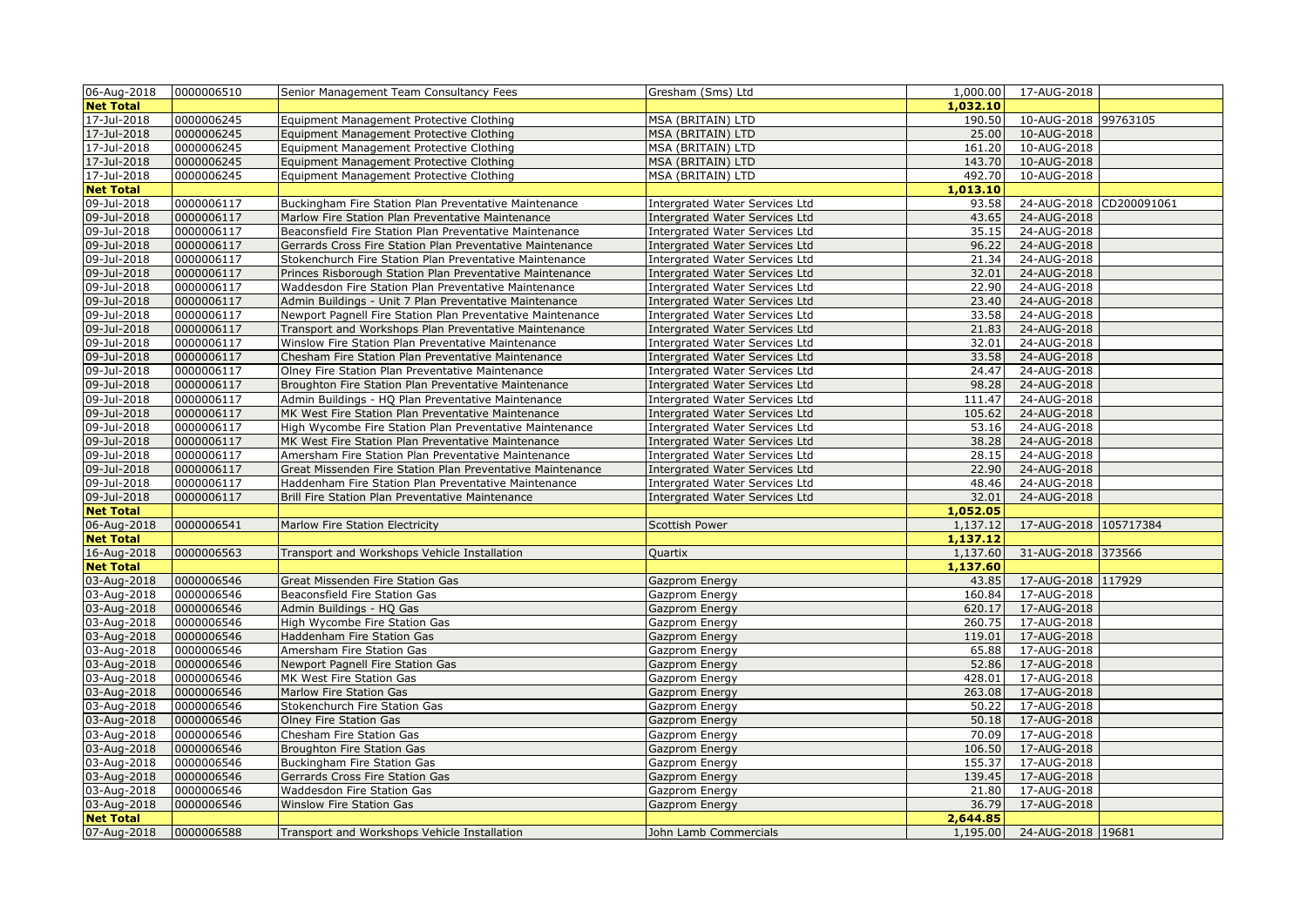| <b>Net Total</b> |            |                                                |                                      | 1,195.00 |                         |                             |
|------------------|------------|------------------------------------------------|--------------------------------------|----------|-------------------------|-----------------------------|
| 09-Aug-2018      | 0000006517 | Transport and Workshops Vehicle Installation   | John Lamb Commercials                | 1,195.00 | 24-AUG-2018 19650       |                             |
| <b>Net Total</b> |            |                                                |                                      | 1,195.00 |                         |                             |
| 14-Aug-2018      | 0000006650 | Transport and Workshops Vehicle Installation   | John Lamb Commercials                | 1,195.00 | 31-AUG-2018 19697       |                             |
| <b>Net Total</b> |            |                                                |                                      | 1,195.00 |                         |                             |
| 15-Aug-2018      | 0000006649 | Transport and Workshops Vehicle Installation   | John Lamb Commercials                | 1,195.00 | 31-AUG-2018 19698       |                             |
| <b>Net Total</b> |            |                                                |                                      | 1,195.00 |                         |                             |
| 10-Jul-2018      | 0000006233 | Transport and Workshops Tyres & Tubes          | ATS Euromaster Limited               | 406.33   | 03-AUG-2018 A2560420764 |                             |
| 10-Jul-2018      | 0000006233 | Transport and Workshops Tyres & Tubes          | ATS Euromaster Limited               | 110.47   | 03-AUG-2018             |                             |
| 10-Jul-2018      | 0000006233 | Transport and Workshops Tyres & Tubes          | ATS Euromaster Limited               | 721.30   | 03-AUG-2018             |                             |
| <b>Net Total</b> |            |                                                |                                      | 1,238.10 |                         |                             |
| 18-Aug-2018      | 0000006569 | Property Team General Repairs & Maintenance    | Tencer Limited                       | 1,331.79 | 24-AUG-2018 108984      |                             |
| <b>Net Total</b> |            |                                                |                                      | 1,331.79 |                         |                             |
| 18-Aug-2018      | 0000006567 | Property Team General Repairs & Maintenance    | <b>Tencer Limited</b>                | 1,426.68 | 24-AUG-2018 109007      |                             |
| <b>Net Total</b> |            |                                                |                                      | 1,426.68 |                         |                             |
| 16-Jul-2018      | 0000006248 | Equipment Management Protective Clothing       | Southcombe Bros Ltd                  | 425.00   | 10-AUG-2018 145420      |                             |
| 16-Jul-2018      | 0000006248 | Equipment Management Protective Clothing       | Southcombe Bros Ltd                  | 255.00   | 10-AUG-2018             |                             |
| 16-Jul-2018      | 0000006248 | Equipment Management Protective Clothing       | Southcombe Bros Ltd                  | 680.00   | 10-AUG-2018             |                             |
| 16-Jul-2018      | 0000006248 | Equipment Management Protective Clothing       | Southcombe Bros Ltd                  | 85.00    | 10-AUG-2018             |                             |
| 16-Jul-2018      | 0000006248 | Equipment Management General Postage           | Southcombe Bros Ltd                  | 12.85    | 10-AUG-2018             |                             |
| <b>Net Total</b> |            |                                                |                                      | 1,457.85 |                         |                             |
| 27-Jun-2018      | 0000006000 | Staff Development Staff Training Fees          | Strategic Management Development     | 31.50    | 17-AUG-2018 1350        |                             |
| 27-Jun-2018      | 0000006000 | Staff Development Staff Training Fees          | Strategic Management Development     | 1,500.00 | 17-AUG-2018             |                             |
| <b>Net Total</b> |            |                                                |                                      | 1,531.50 |                         |                             |
| 06-Aug-2018      | 0000006542 | Admin Buildings - Unit 7 Electricity           | Scottish Power                       | 1,657.48 | 17-AUG-2018 105716824   |                             |
| <b>Net Total</b> |            |                                                |                                      | 1,657.48 |                         |                             |
| 27-Jul-2018      | 0000006413 | Transport and Workshops Diesel Oil - Gas Oil   | WFL (UK) Ltd Hall Fuels              | 1,665.04 | 10-AUG-2018 110322729   |                             |
| <b>Net Total</b> |            |                                                |                                      | 1,665.04 |                         |                             |
| 31-Jul-2018      | 0000006373 | Property Team Cleaning Contract Services       | Ever Brite Cleaning Services         | 1,666.70 | 17-AUG-2018 17864       |                             |
| <b>Net Total</b> |            |                                                |                                      | 1,666.70 |                         |                             |
| 31-Jul-2018      | 0000006396 | <b>Equipment Management Uniforms</b>           | MWUK T/A Dimensions                  | 174.40   |                         | 17-AUG-2018 OLSINV/05104617 |
| 31-Jul-2018      | 0000006396 | <b>Equipment Management Uniforms</b>           | MWUK T/A Dimensions                  | 182.80   | 17-AUG-2018             |                             |
| 31-Jul-2018      | 0000006396 | <b>Equipment Management Uniforms</b>           | MWUK T/A Dimensions                  | 62.80    | 17-AUG-2018             |                             |
| 31-Jul-2018      | 0000006396 | <b>Equipment Management Uniforms</b>           | MWUK T/A Dimensions                  | 120.20   | 17-AUG-2018             |                             |
| 31-Jul-2018      | 0000006396 | <b>Equipment Management Uniforms</b>           | MWUK T/A Dimensions                  | 26.79    | 17-AUG-2018             |                             |
| 31-Jul-2018      | 0000006396 | <b>Equipment Management Uniforms</b>           | MWUK T/A Dimensions                  | 240.40   | 17-AUG-2018             |                             |
| 31-Jul-2018      | 0000006396 | <b>Equipment Management Uniforms</b>           | MWUK T/A Dimensions                  | 91.40    | 17-AUG-2018             |                             |
| 31-Jul-2018      | 0000006396 | <b>Equipment Management Uniforms</b>           | MWUK T/A Dimensions                  | 31.70    | 17-AUG-2018             |                             |
| 31-Jul-2018      | 0000006396 | Equipment Management Uniforms                  | MWUK T/A Dimensions                  | 157.00   | 17-AUG-2018             |                             |
| 31-Jul-2018      | 0000006396 | <b>Equipment Management Uniforms</b>           | MWUK T/A Dimensions                  | 53.58    | 17-AUG-2018             |                             |
| <b>Net Total</b> |            |                                                |                                      | 1,141.07 |                         |                             |
| 16-Jul-2018      | 0000006348 | Transport and Workshops Contracted Maintenance | Lex Autolease Ltd                    | 298.85   | 03-AUG-2018 MRI7269290  |                             |
| 16-Jul-2018      | 0000006348 | Transport and Workshops Car Leasing            | Lex Autolease Ltd                    | 1,567.90 | 03-AUG-2018             |                             |
| <b>Net Total</b> |            |                                                |                                      | 1,866.75 |                         |                             |
| 27-Jul-2018      | 0000006410 | Fransport and Workshops Diesel Oil - Gas Oil   | WFL (UK) Ltd Hall Fuels              | 1,770.21 | 10-AUG-2018 110322726   |                             |
| <b>Net Total</b> |            |                                                |                                      | 1,770.21 |                         |                             |
| 30-Jul-2018      | 0000006294 | Health and Safety Computer Software            | <b>Warwick Int Computing Systems</b> | 1,797.94 | 17-AUG-2018 13157       |                             |
| <b>Net Total</b> |            |                                                |                                      | 1,797.94 |                         |                             |
| 31-Jul-2018      | 0000006370 | ICT Photocopier Lease Costs                    | Konica Minolta                       | 872.74   | 17-AUG-2018 1139019931  |                             |
| 31-Jul-2018      | 0000006370 | <b>ICT Photocopier Lease Costs</b>             | Konica Minolta                       | 947.37   | 17-AUG-2018             |                             |
| <b>Net Total</b> |            |                                                |                                      | 1,820.11 |                         |                             |
| 20-Jul-2018      | 0000006274 | Capital Purchase                               | XMA Ltd                              | 1,919.34 | 03-AUG-2018 KL03778     |                             |
| <b>Net Total</b> |            |                                                |                                      | 1,919.34 |                         |                             |
| 27-Jul-2018      | 0000006416 | Transport and Workshops Diesel Oil - Gas Oil   | WFL (UK) Ltd Hall Fuels              | 1,926.41 | 10-AUG-2018 110322732   |                             |
|                  |            |                                                |                                      |          |                         |                             |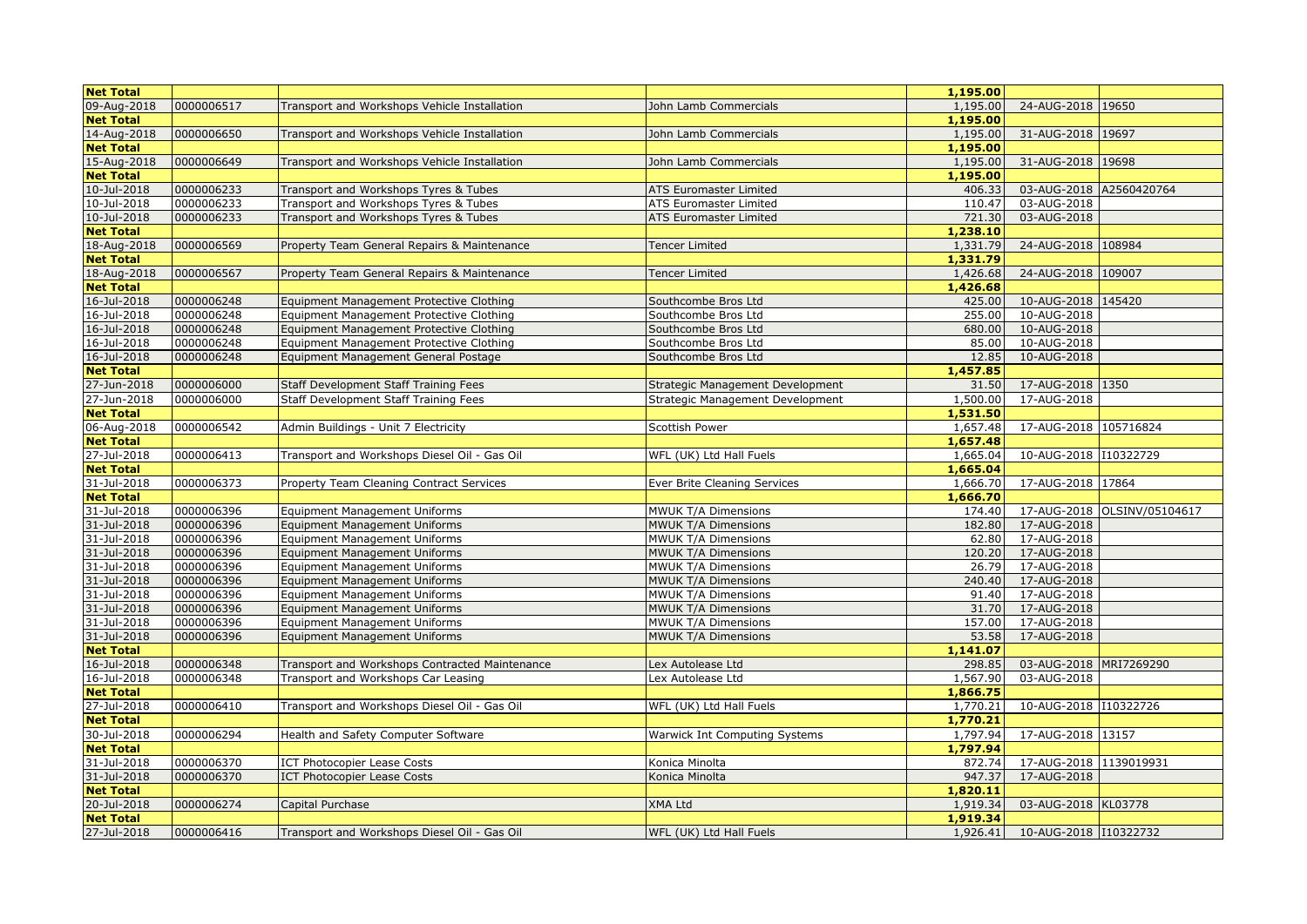| <b>Net Total</b> |            |                                                       |                                  | 1,926.41 |                         |                            |
|------------------|------------|-------------------------------------------------------|----------------------------------|----------|-------------------------|----------------------------|
| 07-Aug-2018      | 0000006502 | Democratic Representation Courses And Conference Fees | <b>Act Now Training</b>          | 1,995.00 | 24-AUG-2018 23249       |                            |
| <b>Net Total</b> |            |                                                       |                                  | 1,995.00 |                         |                            |
| 13-Aug-2018      | 0000006463 | Property Team General Repairs & Maintenance           | <b>Instant Doors</b>             | 2,000.00 | 31-AUG-2018 MK4111      |                            |
| <b>Net Total</b> |            |                                                       |                                  | 2,000.00 |                         |                            |
| 27-Jul-2018      | 0000006411 | Transport and Workshops Diesel Oil - Gas Oil          | WFL (UK) Ltd Hall Fuels          | 2,083.64 | 10-AUG-2018 110322727   |                            |
| <b>Net Total</b> |            |                                                       |                                  | 2,083.64 |                         |                            |
| 27-Jul-2018      | 0000006414 | Transport and Workshops Diesel Oil - Gas Oil          | WFL (UK) Ltd Hall Fuels          | 2,291.90 | 10-AUG-2018 110322730   |                            |
| <b>Net Total</b> |            |                                                       |                                  | 2,291.90 |                         |                            |
| 20-Jul-2018      | 0000006319 | Property Team General Repairs & Maintenance           | Jet Construction (Mk) Ltd        | 2,376.00 | 10-AUG-2018 7565        |                            |
| <b>Net Total</b> |            |                                                       |                                  | 2,376.00 |                         |                            |
| 26-Jul-2018      | 0000006292 | Property Team Cleaning Contract Services              | Antac Support Service            | 2,666.03 | 10-AUG-2018 53617       |                            |
| <b>Net Total</b> |            |                                                       |                                  | 2,666.03 |                         |                            |
| 16-Jul-2018      | 0000006213 | Research and Development Breathing Apparatus          | Draeger Safety Uk Limited        | 2,735.80 | 03-AUG-2018 2910132487  |                            |
| <b>Net Total</b> |            |                                                       |                                  | 2,735.80 |                         |                            |
| 03-Aug-2018      | 0000006420 | Data Intelligence Computer Software                   | Aligned Assets Limited           | 2,800.00 | 17-AUG-2018 INV2288     |                            |
| <b>Net Total</b> |            |                                                       |                                  | 2,800.00 |                         |                            |
| 09-Aug-2018      | 0000006531 | Data Intelligence Computer Software                   | Experian Ltd                     | 2,995.00 |                         | 24-AUG-2018 HEX54000649517 |
| <b>Net Total</b> |            |                                                       |                                  | 2,995.00 |                         |                            |
| 27-Jul-2018      | 0000006415 | Transport and Workshops Diesel Oil - Gas Oil          | WFL (UK) Ltd Hall Fuels          | 3,018.73 | 10-AUG-2018 110322731   |                            |
| <b>Net Total</b> |            |                                                       |                                  | 3,018.73 |                         |                            |
| 03-Aug-2018      | 0000006423 | Senior Management Team Subs Professional/Nat Bodies   | <b>CFOA Services Ltd</b>         | 3,088.00 | 24-AUG-2018 CSL 17388   |                            |
| <b>Net Total</b> |            |                                                       |                                  | 3,088.00 |                         |                            |
| 25-Jul-2018      | 0000006537 | Staff Development Staff Training Fees                 | The Fire Service College Limited | 3,160.00 | 24-AUG-2018 813283      |                            |
| 25-Jul-2018      | 0000006537 | Staff Development Staff Training Fees                 | The Fire Service College Limited | 160.00   | 24-AUG-2018             |                            |
| <b>Net Total</b> |            |                                                       |                                  | 3,320.00 |                         |                            |
| 19-Jul-2018      | 0000006269 | <b>ICT Computer Software</b>                          | Koris Ltd                        | 3,600.00 | 10-AUG-2018 714377      |                            |
| <b>Net Total</b> |            |                                                       |                                  | 3,600.00 |                         |                            |
| 27-Jul-2018      | 0000006412 | Transport and Workshops Diesel Oil - Gas Oil          | WFL (UK) Ltd Hall Fuels          | 3,645.59 | 10-AUG-2018 110322728   |                            |
| <b>Net Total</b> |            |                                                       |                                  | 3,645.59 |                         |                            |
| 16-Aug-2018      | 0000006575 | Capital Purchase                                      |                                  | 3,689.23 | 24-AUG-2018 VA190408    |                            |
| <b>Net Total</b> |            |                                                       | Montagu Evans Llp                | 3,689.23 |                         |                            |
| 07-Aug-2018      | 0000006530 | Capital Purchase                                      | Jafco Tools Ltd                  | 278.40   | 31-AUG-2018 0000007215  |                            |
| 07-Aug-2018      | 0000006530 | Capital Purchase                                      | Jafco Tools Ltd                  | 319.68   | 31-AUG-2018             |                            |
| 07-Aug-2018      | 0000006530 | Capital Purchase                                      | Jafco Tools Ltd                  | 280.80   | 31-AUG-2018             |                            |
| 07-Aug-2018      | 0000006530 | Capital Purchase                                      | Jafco Tools Ltd                  | 186.00   | 31-AUG-2018             |                            |
|                  |            |                                                       |                                  | 497.20   |                         |                            |
| 07-Aug-2018      | 0000006530 | Capital Purchase                                      | Jafco Tools Ltd                  |          | 31-AUG-2018             |                            |
| 07-Aug-2018      | 0000006530 | Capital Purchase                                      | Jafco Tools Ltd                  | 121.92   | 31-AUG-2018             |                            |
| 07-Aug-2018      | 0000006530 | Capital Purchase                                      | Jafco Tools Ltd                  | 720.00   | 31-AUG-2018             |                            |
| 07-Aug-2018      | 0000006530 | Capital Purchase                                      | Jafco Tools Ltd                  | 188.40   | 31-AUG-2018             |                            |
| 07-Aug-2018      | 0000006530 | Capital Purchase                                      | Jafco Tools Ltd                  | 160.20   | 31-AUG-2018             |                            |
| 07-Aug-2018      | 0000006530 | Capital Purchase                                      | Jafco Tools Ltd                  | 61.44    | 31-AUG-2018             |                            |
| 07-Aug-2018      | 0000006530 | Capital Purchase                                      | Jafco Tools Ltd                  | 307.20   | 31-AUG-2018             |                            |
| 07-Aug-2018      | 0000006530 | Capital Purchase                                      | Jafco Tools Ltd                  | 134.40   | 31-AUG-2018             |                            |
| 07-Aug-2018      | 0000006530 | Capital Purchase                                      | Jafco Tools Ltd                  | 208.80   | 31-AUG-2018             |                            |
| 07-Aug-2018      | 0000006530 | Capital Purchase                                      | Jafco Tools Ltd                  | 126.48   | 31-AUG-2018             |                            |
| <b>Net Total</b> |            |                                                       |                                  | 3,590.92 |                         |                            |
| 31-Jul-2018      | 0000006408 | Research and Development Computer Software            | <b>3Tc Software</b>              | 3,170.00 | 17-AUG-2018 INV02560    |                            |
| 31-Jul-2018      | 0000006408 | Research and Development Computer Software            | 3Tc Software                     | 718.50   | 17-AUG-2018             |                            |
| <b>Net Total</b> |            |                                                       |                                  | 3,888.50 |                         |                            |
| 18-Jul-2018      | 0000006277 | Capital Purchase                                      | <b>XMA Ltd</b>                   | 577.75   | 03-AUG-2018 KK97488     |                            |
| 18-Jul-2018      | 0000006277 | Capital Purchase                                      | <b>XMA Ltd</b>                   | 3,480.00 | 03-AUG-2018             |                            |
| <b>Net Total</b> |            |                                                       |                                  | 4,057.75 |                         |                            |
| 03-Aug-2018      | 0000006527 | <b>ICT Main Communications</b>                        | <b>EE Ltd</b>                    | 4,066.36 | 17-AUG-2018 01276678360 |                            |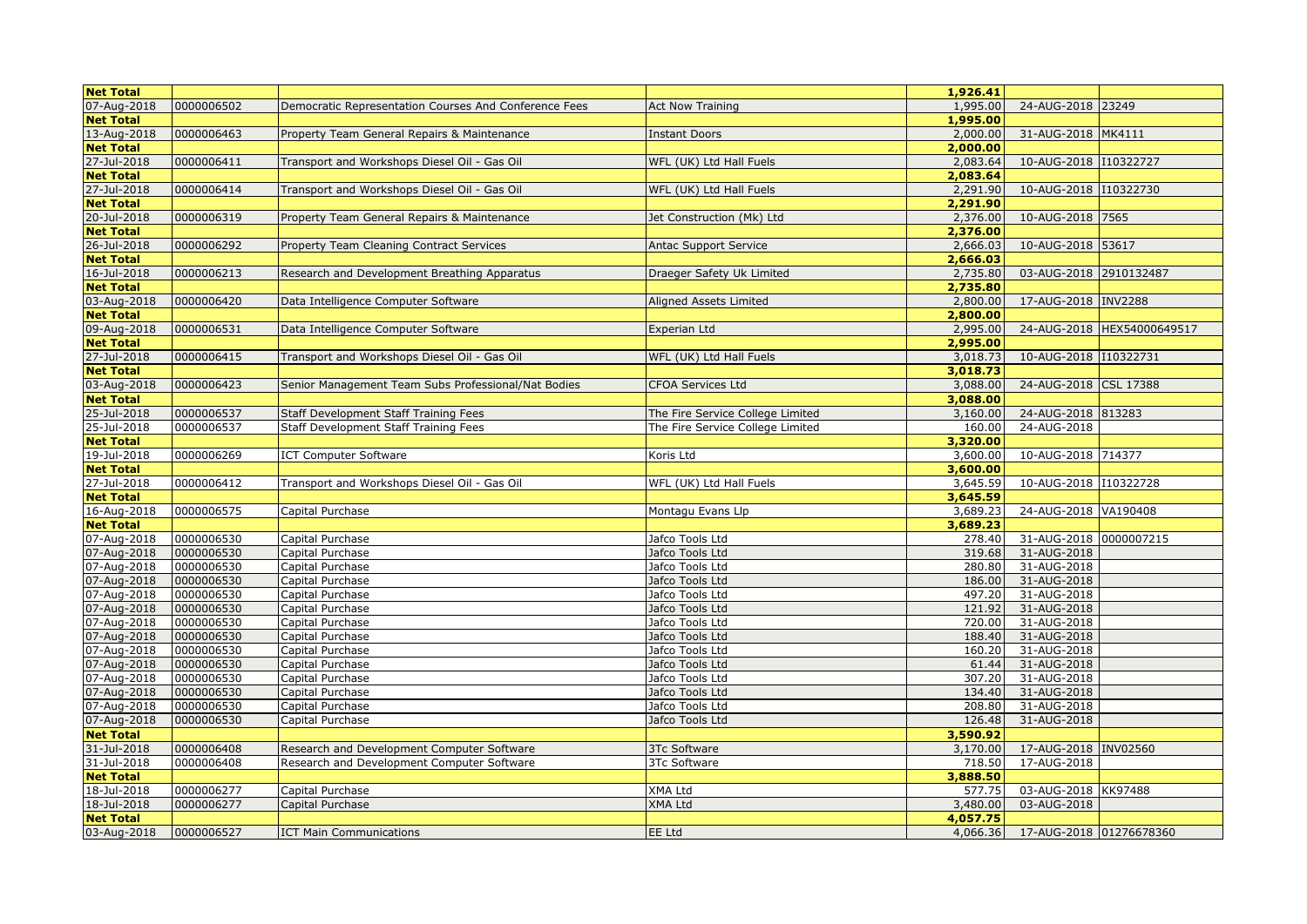| 03-Aug-2018                     | 0000006527 | <b>ICT Main Communications</b>                             | EE Ltd                           |                      | 43.15 17-AUG-2018       |                           |
|---------------------------------|------------|------------------------------------------------------------|----------------------------------|----------------------|-------------------------|---------------------------|
| <b>Net Total</b>                |            |                                                            |                                  | 4,109.51             |                         |                           |
| 27-Jul-2018                     | 0000006295 | Staff Development Staff Training Fees                      | Strategic Management Development | 580.00               | 10-AUG-2018 1352        |                           |
| 27-Jul-2018                     | 0000006295 | Staff Development Staff Training Fees                      | Strategic Management Development | 3,500.00             | 10-AUG-2018             |                           |
| 27-Jul-2018                     | 0000006295 | Staff Development Staff Training Fees                      | Strategic Management Development | 100.00               | 10-AUG-2018             |                           |
| <b>Net Total</b>                |            |                                                            |                                  | 4,180.00             |                         |                           |
| 24-Jul-2018                     | 0000006342 | Human Resources Occupational Health Nurse Sess             | M.K. Occupational Health         | 4,241.66             | 10-AUG-2018 90215       |                           |
| <b>Net Total</b>                |            |                                                            |                                  | 4,241.66             |                         |                           |
| 06-Aug-2018                     | 0000006543 | Admin Buildings - HQ Electricity                           | Scottish Power                   | 4,280.38             | 17-AUG-2018 105716441   |                           |
| <b>Net Total</b>                |            |                                                            |                                  | 4,280.38             |                         |                           |
| 27-Jun-2018                     | 0000006345 | <b>ICT Computer Software</b>                               | Updata Infrastructure Uk         | 4,361.35             | 17-AUG-2018 6092013203  |                           |
| <b>Net Total</b>                |            |                                                            |                                  | 4,361.35             |                         |                           |
| 17-Jul-2018                     | 0000006246 | Transport and Workshops Fuel Tanks - Service & Maint       | Merridale                        | 4,521.96             | 10-AUG-2018 41256       |                           |
| <b>Net Total</b>                |            |                                                            |                                  | 4,521.96             |                         |                           |
| 27-Jul-2018                     | 0000006286 | High Wycombe Fire Station Plan Preventative Maintenance    | <b>Instant Doors</b>             | 210.00               | 10-AUG-2018 MK4092      |                           |
| 27-Jul-2018                     | 0000006286 | Olney Fire Station Plan Preventative Maintenance           | <b>Instant Doors</b>             | 210.00               | 10-AUG-2018             |                           |
| 27-Jul-2018                     | 0000006286 | Aylesbury Fire Station Plan Preventative Maintenance       | <b>Instant Doors</b>             | 210.00               | 10-AUG-2018             |                           |
| 27-Jul-2018                     | 0000006286 | Great Missenden Fire Station Plan Preventative Maintenance | <b>Instant Doors</b>             | 210.00               | 10-AUG-2018             |                           |
| 27-Jul-2018                     | 0000006286 | Winslow Fire Station Plan Preventative Maintenance         | <b>Instant Doors</b>             | 210.00               | 10-AUG-2018             |                           |
| 27-Jul-2018                     | 0000006286 | Haddenham Fire Station Plan Preventative Maintenance       | <b>Instant Doors</b>             | 210.00               | 10-AUG-2018             |                           |
| 27-Jul-2018                     | 0000006286 | Princes Risborough Station Plan Preventative Maintenance   | <b>Instant Doors</b>             | 210.00               | 10-AUG-2018             |                           |
| 27-Jul-2018                     | 0000006286 | Broughton Fire Station Plan Preventative Maintenance       | <b>Instant Doors</b>             | 210.00               | 10-AUG-2018             |                           |
| 27-Jul-2018                     | 0000006286 | Newport Pagnell Fire Station Plan Preventative Maintenance | <b>Instant Doors</b>             | 210.00               | 10-AUG-2018             |                           |
| 27-Jul-2018                     | 0000006286 | Chesham Fire Station Plan Preventative Maintenance         | <b>Instant Doors</b>             | 210.00               | 10-AUG-2018             |                           |
| 27-Jul-2018                     | 0000006286 | MK West Fire Station Plan Preventative Maintenance         | <b>Instant Doors</b>             | 210.00               | 10-AUG-2018             |                           |
| 27-Jul-2018                     | 0000006286 | Gerrards Cross Fire Station Plan Preventative Maintenance  | <b>Instant Doors</b>             | 210.00               | 10-AUG-2018             |                           |
| 27-Jul-2018                     | 0000006286 | Marlow Fire Station Plan Preventative Maintenance          | <b>Instant Doors</b>             | 210.00               | 10-AUG-2018             |                           |
| 27-Jul-2018                     | 0000006286 | Brill Fire Station Plan Preventative Maintenance           | <b>Instant Doors</b>             | 210.00               | 10-AUG-2018             |                           |
| 27-Jul-2018                     | 0000006286 | Stokenchurch Fire Station Plan Preventative Maintenance    | <b>Instant Doors</b>             | 210.00               | 10-AUG-2018             |                           |
| 27-Jul-2018                     | 0000006286 | Admin Buildings - Unit 7 Plan Preventative Maintenance     | Instant Doors                    | 210.00               | 10-AUG-2018             |                           |
| 27-Jul-2018                     | 0000006286 | Buckingham Fire Station Plan Preventative Maintenance      | <b>Instant Doors</b>             | 210.00               | 10-AUG-2018             |                           |
| 27-Jul-2018                     | 0000006286 | Amersham Fire Station Plan Preventative Maintenance        | <b>Instant Doors</b>             | 210.00               | 10-AUG-2018             |                           |
| 27-Jul-2018                     | 0000006286 | Admin Buildings - Haddenham Plan Preventative Maintenance  | <b>Instant Doors</b>             | 210.00               | 10-AUG-2018             |                           |
| 27-Jul-2018                     | 0000006286 | Transport and Workshops Plan Preventative Maintenance      | <b>Instant Doors</b>             | 210.00               | 10-AUG-2018             |                           |
| 27-Jul-2018                     | 0000006286 | Waddesdon Fire Station Plan Preventative Maintenance       | <b>Instant Doors</b>             | 210.00               | 10-AUG-2018             |                           |
| 27-Jul-2018                     | 0000006286 | Beaconsfield Fire Station Plan Preventative Maintenance    | <b>Instant Doors</b>             | 210.00               | 10-AUG-2018             |                           |
| <b>Net Total</b>                |            |                                                            |                                  | 4,620.00             |                         |                           |
| 30-Jul-2018                     | 0000006279 | Capital Purchase                                           | Fire Ladders Ltd                 | 50.00                | 24-AUG-2018 1703        |                           |
| 30-Jul-2018                     | 0000006279 | Capital Purchase                                           | Fire Ladders Ltd                 | 4,800.00             | 24-AUG-2018             |                           |
| <b>Net Total</b>                |            |                                                            |                                  | 4,850.00             |                         |                           |
| 09-Aug-2018                     | 0000006445 | Payroll Control Account Childcare Vouchers                 | Sodexo P&MM Ltd Childcare Plus   | 5,413.81             | 17-AUG-2018 3463728     |                           |
| <b>Net Total</b>                | 0000006349 |                                                            |                                  | 5,413.81<br>6,041.00 |                         | 03-AUG-2018 GB10100153758 |
| 20-Jul-2018<br><b>Net Total</b> |            | Corporate Management External Audit Fees                   | Ernst & Young Llp                | 6,041.00             |                         |                           |
| 03-Aug-2018                     | 0000006424 | Staff Development Staff Training Fees                      | Strategic Management Development | 157.50               | 17-AUG-2018 1353        |                           |
| 03-Aug-2018                     | 0000006424 | <b>Staff Development Staff Training Fees</b>               | Strategic Management Development | 6,500.00             | 17-AUG-2018             |                           |
| <b>Net Total</b>                |            |                                                            |                                  | 6,657.50             |                         |                           |
| 01-Aug-2018                     | 0000006376 | Human Resources Recruitment Expenses                       | Hays Specialist Recruitment Ltd  | 6,750.00             | 10-AUG-2018 1008800700  |                           |
| <b>Net Total</b>                |            |                                                            |                                  | 6,750.00             |                         |                           |
| 30-Jul-2018                     | 0000006324 | <b>ESMCP Consultancy Fees</b>                              | Mott MacDonald Ltd               | 6,825.00             | 17-AUG-2018  IN00395126 |                           |
| <b>Net Total</b>                |            |                                                            |                                  | 6,825.00             |                         |                           |
| 13-Jul-2018                     | 0000006555 | Capital Purchase                                           | Godiva Ltd                       | 6,998.00             | 24-AUG-2018 18002436    |                           |
| 13-Jul-2018                     | 0000006555 | Capital Purchase                                           | Godiva Ltd                       | 190.00               | 24-AUG-2018             |                           |
| <b>Net Total</b>                |            |                                                            |                                  | 7,188.00             |                         |                           |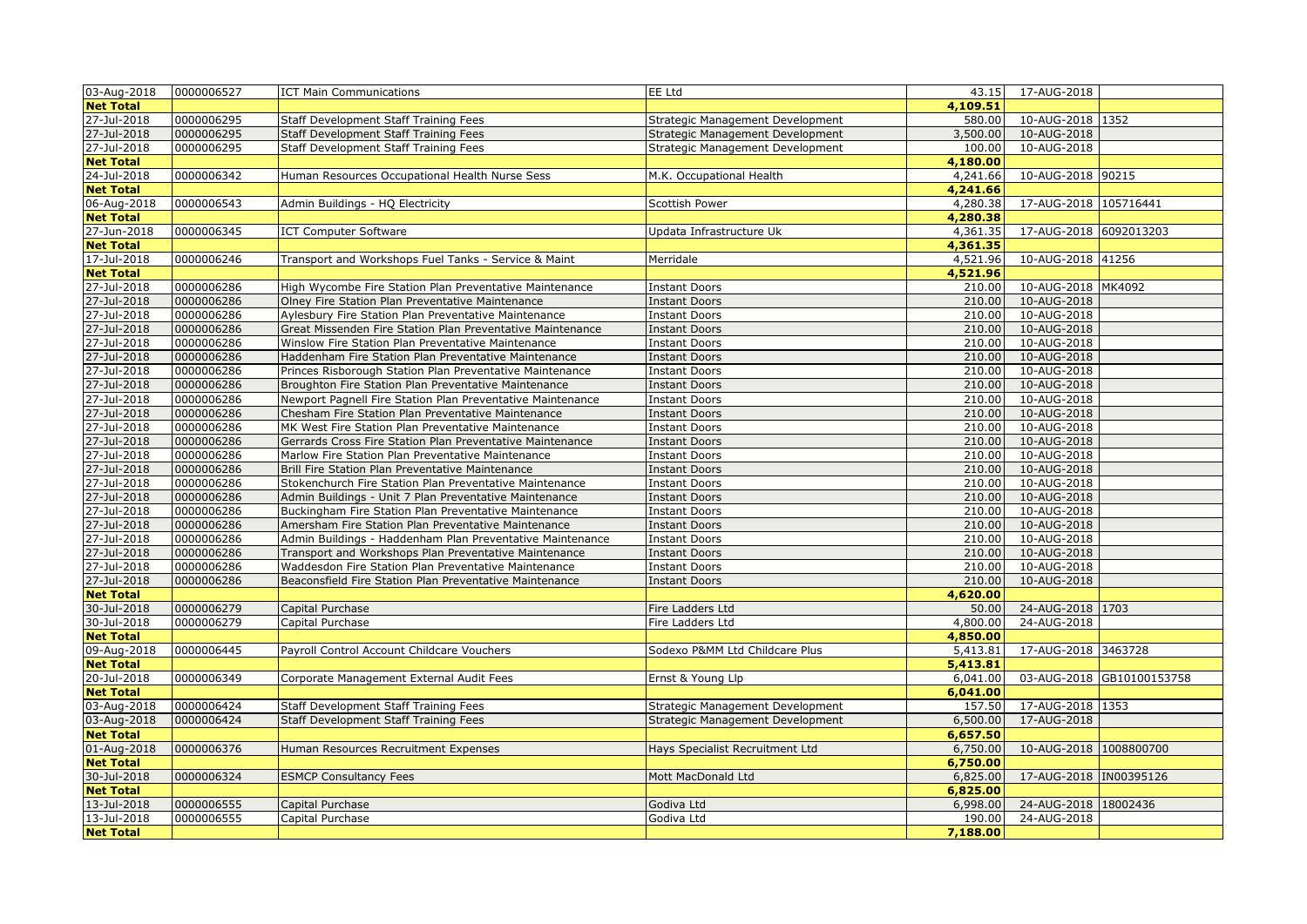| 12-Jul-2018<br>0000006367<br>751.80<br>03-AUG-2018<br>High Wycombe Fire Station Electricity<br>Scottish Hydro Elec (Was Sse)<br>12-Jul-2018<br>0000006367<br>573.01<br>03-AUG-2018<br><b>Waddesdon Fire Station Electricity</b><br>Scottish Hydro Elec (Was Sse)<br>12-Jul-2018<br>0000006367<br>833.35<br>03-AUG-2018<br>Newport Pagnell Fire Station Electricity<br>Scottish Hydro Elec (Was Sse)<br>12-Jul-2018<br>0000006367<br>03-AUG-2018<br>Beaconsfield Fire Station Electricity<br>Scottish Hydro Elec (Was Sse)<br>478.32<br>12-Jul-2018<br>0000006367<br>1,027.41<br>03-AUG-2018<br>Gerrards Cross Fire Station Electricity<br>Scottish Hydro Elec (Was Sse)<br>12-Jul-2018<br>0000006367<br>Amersham Fire Station Electricity<br>328.15<br>03-AUG-2018<br>Scottish Hydro Elec (Was Sse)<br>12-Jul-2018<br>0000006367<br>03-AUG-2018<br>Chesham Fire Station Electricity<br>Scottish Hydro Elec (Was Sse)<br>642.10<br>12-Jul-2018<br>0000006367<br>1,563.78<br>03-AUG-2018<br>MK West Fire Station Electricity<br>Scottish Hydro Elec (Was Sse)<br>0000006367<br>12-Jul-2018<br>Buckingham Fire Station Electricity<br>227.02<br>03-AUG-2018<br>Scottish Hydro Elec (Was Sse)<br>12-Jul-2018<br>0000006367<br>846.58<br>03-AUG-2018<br>Broughton Fire Station Electricity<br>Scottish Hydro Elec (Was Sse)<br>7,594.22<br><b>Net Total</b><br>30-Jul-2018<br>17-AUG-2018 11708593<br>0000006328<br>Transport and Workshops Employment Agency Payments<br>Truckeast Ltd<br>8,085.00<br><b>Net Total</b><br>8,085.00<br>24-AUG-2018 010923<br>17-Aug-2018<br>0000006585<br>9,166.67<br>Capital Purchase<br>Wycombe Carpet Centre Ltd<br><b>Net Total</b><br>9,166.67<br>27-Jun-2018<br>0000006362<br>4,712.50<br>03-AUG-2018 201800015<br><b>BASI Project Computer Software</b><br>FireServiceRota B.V.<br>27-Jun-2018<br>0000006362<br>03-AUG-2018<br><b>BASI Project Computer Software</b><br>FireServiceRota B.V.<br>2,182.50<br>0000006362<br>27-Jun-2018<br><b>BASI Project Computer Software</b><br>FireServiceRota B.V.<br>2,872.50<br>03-AUG-2018<br>9,767.50<br><b>Net Total</b><br>09-Aug-2018<br>0000006468<br>Operational Training Other Training<br>South Central Ambulance Service<br>2,458.00<br>24-AUG-2018 INVO049143<br>2,458.00<br><b>Net Total</b><br>20-Jul-2018<br>0000006296<br>157.50<br>17-AUG-2018 1351<br>Staff Development Staff Training Fees<br>Strategic Management Development<br>20-Jul-2018<br>0000006296<br>17-AUG-2018<br>Staff Development Staff Training Fees<br>Strategic Management Development<br>10,000.00<br>10,157.50<br><b>Net Total</b><br>03-Aug-2018<br>0000006454<br>Koris Ltd<br>772.00<br>24-AUG-2018 714444<br>Capital Purchase<br>03-Aug-2018<br>0000006454<br>24-AUG-2018<br>Capital Purchase<br>Koris Ltd<br>26.00<br>03-Aug-2018<br>0000006454<br>24-AUG-2018<br>Capital Purchase<br>Koris Ltd<br>38.00<br>03-Aug-2018<br>0000006454<br>9,360.00<br>24-AUG-2018<br>Capital Purchase<br>Koris Ltd<br>10,196.00<br><b>Net Total</b><br>0000006678<br>31-AUG-2018 110373407<br>24-Aug-2018<br>Transport and Workshops Diesel Oil - Gas Oil<br>WFL (UK) Ltd Hall Fuels<br>10,553.97<br><b>Net Total</b><br>10,553.97<br>17-Aug-2018<br>0000006581<br>120.00<br>31-AUG-2018 08/181<br>Research and Development Operational Equipment<br>First Products (Sussex) Ltd<br>17-Aug-2018<br>0000006581<br>First Products (Sussex) Ltd<br>17,400.00<br>31-AUG-2018<br>Research and Development Operational Equipment<br>17,520.00<br><b>Net Total</b><br>0000006550<br>24-AUG-2018 18CVI0028819<br>07-Aug-2018<br>Volkswagen Group Uk Ltd<br>27,522.45<br>Capital Purchase<br>0000006550<br>24-AUG-2018<br>07-Aug-2018<br>Capital Purchase<br>Volkswagen Group Uk Ltd<br>55.00<br><b>Net Total</b><br>27,577.45<br>31-Jul-2018<br>10,794.00<br>17-AUG-2018 916382<br>0000006433<br>Gerrards Cross Fire Station Rents and Hire of Premises<br>London & Quadrant Housing Trust<br><b>Net Total</b><br>10,794.00<br>0000006512<br>50,000.00<br>24-AUG-2018 3920251056<br>07-Aug-2018<br>Thames Valley Fire Control Main Communications<br>Oxfordshire County Council<br>50,000.00<br><b>Net Total</b><br>18-Jun-2018<br>0000006254<br>50,705.87<br>03-AUG-2018 2910129103<br>Draeger Safety Uk Limited<br>Research and Development Breathing Apparatus<br><b>Net Total</b><br>50,705.87<br>0000006504<br>17-AUG-2018 19-R1301<br>06-Aug-2018<br>Weber Rescue Uk Ltd<br>51,980.00<br>Capital Purchase<br>51,980.00<br><b>Net Total</b><br>21-Aug-2018<br>0000006602<br>24-AUG-2018 1069<br><b>Encompass Select Limited</b><br>1,885.21<br><b>Apprentices Agency Services</b><br>21-Aug-2018<br>0000006602<br>30,316.33<br>24-AUG-2018<br>Apprentices Agency Services<br><b>Encompass Select Limited</b><br>0000006602<br>21-Aug-2018<br>1,356.53<br>24-AUG-2018<br>Apprentices Agency Services<br><b>Encompass Select Limited</b><br>0000006602<br>21-Aug-2018<br>20,288.36<br>24-AUG-2018<br><b>Apprentices Agency Services</b><br><b>Encompass Select Limited</b><br>21-Aug-2018<br>0000006602<br>26,486.87<br>24-AUG-2018<br>Apprentices Agency Services<br><b>Encompass Select Limited</b><br>21-Aug-2018<br>0000006602<br><b>Encompass Select Limited</b><br>1,331.80<br>24-AUG-2018<br>Apprentices Agency Services<br>21-Aug-2018<br>0000006602<br>24-AUG-2018<br>Apprentices Agency Services<br><b>Encompass Select Limited</b><br>353.11<br>21-Aug-2018<br>0000006602<br>24-AUG-2018<br><b>Apprentices Agency Services</b><br><b>Encompass Select Limited</b><br>6,656.25 | 12-Jul-2018 | 0000006367 | Haddenham Fire Station Electricity | Scottish Hydro Elec (Was Sse) | 322.70 | 03-AUG-2018 BMKFAELECJUNE18 |
|-------------------------------------------------------------------------------------------------------------------------------------------------------------------------------------------------------------------------------------------------------------------------------------------------------------------------------------------------------------------------------------------------------------------------------------------------------------------------------------------------------------------------------------------------------------------------------------------------------------------------------------------------------------------------------------------------------------------------------------------------------------------------------------------------------------------------------------------------------------------------------------------------------------------------------------------------------------------------------------------------------------------------------------------------------------------------------------------------------------------------------------------------------------------------------------------------------------------------------------------------------------------------------------------------------------------------------------------------------------------------------------------------------------------------------------------------------------------------------------------------------------------------------------------------------------------------------------------------------------------------------------------------------------------------------------------------------------------------------------------------------------------------------------------------------------------------------------------------------------------------------------------------------------------------------------------------------------------------------------------------------------------------------------------------------------------------------------------------------------------------------------------------------------------------------------------------------------------------------------------------------------------------------------------------------------------------------------------------------------------------------------------------------------------------------------------------------------------------------------------------------------------------------------------------------------------------------------------------------------------------------------------------------------------------------------------------------------------------------------------------------------------------------------------------------------------------------------------------------------------------------------------------------------------------------------------------------------------------------------------------------------------------------------------------------------------------------------------------------------------------------------------------------------------------------------------------------------------------------------------------------------------------------------------------------------------------------------------------------------------------------------------------------------------------------------------------------------------------------------------------------------------------------------------------------------------------------------------------------------------------------------------------------------------------------------------------------------------------------------------------------------------------------------------------------------------------------------------------------------------------------------------------------------------------------------------------------------------------------------------------------------------------------------------------------------------------------------------------------------------------------------------------------------------------------------------------------------------------------------------------------------------------------------------------------------------------------------------------------------------------------------------------------------------------------------------------------------------------------------------------------------------------------------------------------------------------------------------------------------------------------------------------------------------------------------------------------------------------------------------------------------------------------------------------------------------------------------------------------------------------------------------------------------------------------------------------------------------------------------------------------------------------------------------------------------------------------------------------------------------------------------------------------------------------------------------------------------------------------------------------------------------------------------------------------------------------------------------------------------------------------------------------------------------------------------------------------------------------------------------------------------------------------------|-------------|------------|------------------------------------|-------------------------------|--------|-----------------------------|
|                                                                                                                                                                                                                                                                                                                                                                                                                                                                                                                                                                                                                                                                                                                                                                                                                                                                                                                                                                                                                                                                                                                                                                                                                                                                                                                                                                                                                                                                                                                                                                                                                                                                                                                                                                                                                                                                                                                                                                                                                                                                                                                                                                                                                                                                                                                                                                                                                                                                                                                                                                                                                                                                                                                                                                                                                                                                                                                                                                                                                                                                                                                                                                                                                                                                                                                                                                                                                                                                                                                                                                                                                                                                                                                                                                                                                                                                                                                                                                                                                                                                                                                                                                                                                                                                                                                                                                                                                                                                                                                                                                                                                                                                                                                                                                                                                                                                                                                                                                                                                                                                                                                                                                                                                                                                                                                                                                                                                                                                                                                                     |             |            |                                    |                               |        |                             |
|                                                                                                                                                                                                                                                                                                                                                                                                                                                                                                                                                                                                                                                                                                                                                                                                                                                                                                                                                                                                                                                                                                                                                                                                                                                                                                                                                                                                                                                                                                                                                                                                                                                                                                                                                                                                                                                                                                                                                                                                                                                                                                                                                                                                                                                                                                                                                                                                                                                                                                                                                                                                                                                                                                                                                                                                                                                                                                                                                                                                                                                                                                                                                                                                                                                                                                                                                                                                                                                                                                                                                                                                                                                                                                                                                                                                                                                                                                                                                                                                                                                                                                                                                                                                                                                                                                                                                                                                                                                                                                                                                                                                                                                                                                                                                                                                                                                                                                                                                                                                                                                                                                                                                                                                                                                                                                                                                                                                                                                                                                                                     |             |            |                                    |                               |        |                             |
|                                                                                                                                                                                                                                                                                                                                                                                                                                                                                                                                                                                                                                                                                                                                                                                                                                                                                                                                                                                                                                                                                                                                                                                                                                                                                                                                                                                                                                                                                                                                                                                                                                                                                                                                                                                                                                                                                                                                                                                                                                                                                                                                                                                                                                                                                                                                                                                                                                                                                                                                                                                                                                                                                                                                                                                                                                                                                                                                                                                                                                                                                                                                                                                                                                                                                                                                                                                                                                                                                                                                                                                                                                                                                                                                                                                                                                                                                                                                                                                                                                                                                                                                                                                                                                                                                                                                                                                                                                                                                                                                                                                                                                                                                                                                                                                                                                                                                                                                                                                                                                                                                                                                                                                                                                                                                                                                                                                                                                                                                                                                     |             |            |                                    |                               |        |                             |
|                                                                                                                                                                                                                                                                                                                                                                                                                                                                                                                                                                                                                                                                                                                                                                                                                                                                                                                                                                                                                                                                                                                                                                                                                                                                                                                                                                                                                                                                                                                                                                                                                                                                                                                                                                                                                                                                                                                                                                                                                                                                                                                                                                                                                                                                                                                                                                                                                                                                                                                                                                                                                                                                                                                                                                                                                                                                                                                                                                                                                                                                                                                                                                                                                                                                                                                                                                                                                                                                                                                                                                                                                                                                                                                                                                                                                                                                                                                                                                                                                                                                                                                                                                                                                                                                                                                                                                                                                                                                                                                                                                                                                                                                                                                                                                                                                                                                                                                                                                                                                                                                                                                                                                                                                                                                                                                                                                                                                                                                                                                                     |             |            |                                    |                               |        |                             |
|                                                                                                                                                                                                                                                                                                                                                                                                                                                                                                                                                                                                                                                                                                                                                                                                                                                                                                                                                                                                                                                                                                                                                                                                                                                                                                                                                                                                                                                                                                                                                                                                                                                                                                                                                                                                                                                                                                                                                                                                                                                                                                                                                                                                                                                                                                                                                                                                                                                                                                                                                                                                                                                                                                                                                                                                                                                                                                                                                                                                                                                                                                                                                                                                                                                                                                                                                                                                                                                                                                                                                                                                                                                                                                                                                                                                                                                                                                                                                                                                                                                                                                                                                                                                                                                                                                                                                                                                                                                                                                                                                                                                                                                                                                                                                                                                                                                                                                                                                                                                                                                                                                                                                                                                                                                                                                                                                                                                                                                                                                                                     |             |            |                                    |                               |        |                             |
|                                                                                                                                                                                                                                                                                                                                                                                                                                                                                                                                                                                                                                                                                                                                                                                                                                                                                                                                                                                                                                                                                                                                                                                                                                                                                                                                                                                                                                                                                                                                                                                                                                                                                                                                                                                                                                                                                                                                                                                                                                                                                                                                                                                                                                                                                                                                                                                                                                                                                                                                                                                                                                                                                                                                                                                                                                                                                                                                                                                                                                                                                                                                                                                                                                                                                                                                                                                                                                                                                                                                                                                                                                                                                                                                                                                                                                                                                                                                                                                                                                                                                                                                                                                                                                                                                                                                                                                                                                                                                                                                                                                                                                                                                                                                                                                                                                                                                                                                                                                                                                                                                                                                                                                                                                                                                                                                                                                                                                                                                                                                     |             |            |                                    |                               |        |                             |
|                                                                                                                                                                                                                                                                                                                                                                                                                                                                                                                                                                                                                                                                                                                                                                                                                                                                                                                                                                                                                                                                                                                                                                                                                                                                                                                                                                                                                                                                                                                                                                                                                                                                                                                                                                                                                                                                                                                                                                                                                                                                                                                                                                                                                                                                                                                                                                                                                                                                                                                                                                                                                                                                                                                                                                                                                                                                                                                                                                                                                                                                                                                                                                                                                                                                                                                                                                                                                                                                                                                                                                                                                                                                                                                                                                                                                                                                                                                                                                                                                                                                                                                                                                                                                                                                                                                                                                                                                                                                                                                                                                                                                                                                                                                                                                                                                                                                                                                                                                                                                                                                                                                                                                                                                                                                                                                                                                                                                                                                                                                                     |             |            |                                    |                               |        |                             |
|                                                                                                                                                                                                                                                                                                                                                                                                                                                                                                                                                                                                                                                                                                                                                                                                                                                                                                                                                                                                                                                                                                                                                                                                                                                                                                                                                                                                                                                                                                                                                                                                                                                                                                                                                                                                                                                                                                                                                                                                                                                                                                                                                                                                                                                                                                                                                                                                                                                                                                                                                                                                                                                                                                                                                                                                                                                                                                                                                                                                                                                                                                                                                                                                                                                                                                                                                                                                                                                                                                                                                                                                                                                                                                                                                                                                                                                                                                                                                                                                                                                                                                                                                                                                                                                                                                                                                                                                                                                                                                                                                                                                                                                                                                                                                                                                                                                                                                                                                                                                                                                                                                                                                                                                                                                                                                                                                                                                                                                                                                                                     |             |            |                                    |                               |        |                             |
|                                                                                                                                                                                                                                                                                                                                                                                                                                                                                                                                                                                                                                                                                                                                                                                                                                                                                                                                                                                                                                                                                                                                                                                                                                                                                                                                                                                                                                                                                                                                                                                                                                                                                                                                                                                                                                                                                                                                                                                                                                                                                                                                                                                                                                                                                                                                                                                                                                                                                                                                                                                                                                                                                                                                                                                                                                                                                                                                                                                                                                                                                                                                                                                                                                                                                                                                                                                                                                                                                                                                                                                                                                                                                                                                                                                                                                                                                                                                                                                                                                                                                                                                                                                                                                                                                                                                                                                                                                                                                                                                                                                                                                                                                                                                                                                                                                                                                                                                                                                                                                                                                                                                                                                                                                                                                                                                                                                                                                                                                                                                     |             |            |                                    |                               |        |                             |
|                                                                                                                                                                                                                                                                                                                                                                                                                                                                                                                                                                                                                                                                                                                                                                                                                                                                                                                                                                                                                                                                                                                                                                                                                                                                                                                                                                                                                                                                                                                                                                                                                                                                                                                                                                                                                                                                                                                                                                                                                                                                                                                                                                                                                                                                                                                                                                                                                                                                                                                                                                                                                                                                                                                                                                                                                                                                                                                                                                                                                                                                                                                                                                                                                                                                                                                                                                                                                                                                                                                                                                                                                                                                                                                                                                                                                                                                                                                                                                                                                                                                                                                                                                                                                                                                                                                                                                                                                                                                                                                                                                                                                                                                                                                                                                                                                                                                                                                                                                                                                                                                                                                                                                                                                                                                                                                                                                                                                                                                                                                                     |             |            |                                    |                               |        |                             |
|                                                                                                                                                                                                                                                                                                                                                                                                                                                                                                                                                                                                                                                                                                                                                                                                                                                                                                                                                                                                                                                                                                                                                                                                                                                                                                                                                                                                                                                                                                                                                                                                                                                                                                                                                                                                                                                                                                                                                                                                                                                                                                                                                                                                                                                                                                                                                                                                                                                                                                                                                                                                                                                                                                                                                                                                                                                                                                                                                                                                                                                                                                                                                                                                                                                                                                                                                                                                                                                                                                                                                                                                                                                                                                                                                                                                                                                                                                                                                                                                                                                                                                                                                                                                                                                                                                                                                                                                                                                                                                                                                                                                                                                                                                                                                                                                                                                                                                                                                                                                                                                                                                                                                                                                                                                                                                                                                                                                                                                                                                                                     |             |            |                                    |                               |        |                             |
|                                                                                                                                                                                                                                                                                                                                                                                                                                                                                                                                                                                                                                                                                                                                                                                                                                                                                                                                                                                                                                                                                                                                                                                                                                                                                                                                                                                                                                                                                                                                                                                                                                                                                                                                                                                                                                                                                                                                                                                                                                                                                                                                                                                                                                                                                                                                                                                                                                                                                                                                                                                                                                                                                                                                                                                                                                                                                                                                                                                                                                                                                                                                                                                                                                                                                                                                                                                                                                                                                                                                                                                                                                                                                                                                                                                                                                                                                                                                                                                                                                                                                                                                                                                                                                                                                                                                                                                                                                                                                                                                                                                                                                                                                                                                                                                                                                                                                                                                                                                                                                                                                                                                                                                                                                                                                                                                                                                                                                                                                                                                     |             |            |                                    |                               |        |                             |
|                                                                                                                                                                                                                                                                                                                                                                                                                                                                                                                                                                                                                                                                                                                                                                                                                                                                                                                                                                                                                                                                                                                                                                                                                                                                                                                                                                                                                                                                                                                                                                                                                                                                                                                                                                                                                                                                                                                                                                                                                                                                                                                                                                                                                                                                                                                                                                                                                                                                                                                                                                                                                                                                                                                                                                                                                                                                                                                                                                                                                                                                                                                                                                                                                                                                                                                                                                                                                                                                                                                                                                                                                                                                                                                                                                                                                                                                                                                                                                                                                                                                                                                                                                                                                                                                                                                                                                                                                                                                                                                                                                                                                                                                                                                                                                                                                                                                                                                                                                                                                                                                                                                                                                                                                                                                                                                                                                                                                                                                                                                                     |             |            |                                    |                               |        |                             |
|                                                                                                                                                                                                                                                                                                                                                                                                                                                                                                                                                                                                                                                                                                                                                                                                                                                                                                                                                                                                                                                                                                                                                                                                                                                                                                                                                                                                                                                                                                                                                                                                                                                                                                                                                                                                                                                                                                                                                                                                                                                                                                                                                                                                                                                                                                                                                                                                                                                                                                                                                                                                                                                                                                                                                                                                                                                                                                                                                                                                                                                                                                                                                                                                                                                                                                                                                                                                                                                                                                                                                                                                                                                                                                                                                                                                                                                                                                                                                                                                                                                                                                                                                                                                                                                                                                                                                                                                                                                                                                                                                                                                                                                                                                                                                                                                                                                                                                                                                                                                                                                                                                                                                                                                                                                                                                                                                                                                                                                                                                                                     |             |            |                                    |                               |        |                             |
|                                                                                                                                                                                                                                                                                                                                                                                                                                                                                                                                                                                                                                                                                                                                                                                                                                                                                                                                                                                                                                                                                                                                                                                                                                                                                                                                                                                                                                                                                                                                                                                                                                                                                                                                                                                                                                                                                                                                                                                                                                                                                                                                                                                                                                                                                                                                                                                                                                                                                                                                                                                                                                                                                                                                                                                                                                                                                                                                                                                                                                                                                                                                                                                                                                                                                                                                                                                                                                                                                                                                                                                                                                                                                                                                                                                                                                                                                                                                                                                                                                                                                                                                                                                                                                                                                                                                                                                                                                                                                                                                                                                                                                                                                                                                                                                                                                                                                                                                                                                                                                                                                                                                                                                                                                                                                                                                                                                                                                                                                                                                     |             |            |                                    |                               |        |                             |
|                                                                                                                                                                                                                                                                                                                                                                                                                                                                                                                                                                                                                                                                                                                                                                                                                                                                                                                                                                                                                                                                                                                                                                                                                                                                                                                                                                                                                                                                                                                                                                                                                                                                                                                                                                                                                                                                                                                                                                                                                                                                                                                                                                                                                                                                                                                                                                                                                                                                                                                                                                                                                                                                                                                                                                                                                                                                                                                                                                                                                                                                                                                                                                                                                                                                                                                                                                                                                                                                                                                                                                                                                                                                                                                                                                                                                                                                                                                                                                                                                                                                                                                                                                                                                                                                                                                                                                                                                                                                                                                                                                                                                                                                                                                                                                                                                                                                                                                                                                                                                                                                                                                                                                                                                                                                                                                                                                                                                                                                                                                                     |             |            |                                    |                               |        |                             |
|                                                                                                                                                                                                                                                                                                                                                                                                                                                                                                                                                                                                                                                                                                                                                                                                                                                                                                                                                                                                                                                                                                                                                                                                                                                                                                                                                                                                                                                                                                                                                                                                                                                                                                                                                                                                                                                                                                                                                                                                                                                                                                                                                                                                                                                                                                                                                                                                                                                                                                                                                                                                                                                                                                                                                                                                                                                                                                                                                                                                                                                                                                                                                                                                                                                                                                                                                                                                                                                                                                                                                                                                                                                                                                                                                                                                                                                                                                                                                                                                                                                                                                                                                                                                                                                                                                                                                                                                                                                                                                                                                                                                                                                                                                                                                                                                                                                                                                                                                                                                                                                                                                                                                                                                                                                                                                                                                                                                                                                                                                                                     |             |            |                                    |                               |        |                             |
|                                                                                                                                                                                                                                                                                                                                                                                                                                                                                                                                                                                                                                                                                                                                                                                                                                                                                                                                                                                                                                                                                                                                                                                                                                                                                                                                                                                                                                                                                                                                                                                                                                                                                                                                                                                                                                                                                                                                                                                                                                                                                                                                                                                                                                                                                                                                                                                                                                                                                                                                                                                                                                                                                                                                                                                                                                                                                                                                                                                                                                                                                                                                                                                                                                                                                                                                                                                                                                                                                                                                                                                                                                                                                                                                                                                                                                                                                                                                                                                                                                                                                                                                                                                                                                                                                                                                                                                                                                                                                                                                                                                                                                                                                                                                                                                                                                                                                                                                                                                                                                                                                                                                                                                                                                                                                                                                                                                                                                                                                                                                     |             |            |                                    |                               |        |                             |
|                                                                                                                                                                                                                                                                                                                                                                                                                                                                                                                                                                                                                                                                                                                                                                                                                                                                                                                                                                                                                                                                                                                                                                                                                                                                                                                                                                                                                                                                                                                                                                                                                                                                                                                                                                                                                                                                                                                                                                                                                                                                                                                                                                                                                                                                                                                                                                                                                                                                                                                                                                                                                                                                                                                                                                                                                                                                                                                                                                                                                                                                                                                                                                                                                                                                                                                                                                                                                                                                                                                                                                                                                                                                                                                                                                                                                                                                                                                                                                                                                                                                                                                                                                                                                                                                                                                                                                                                                                                                                                                                                                                                                                                                                                                                                                                                                                                                                                                                                                                                                                                                                                                                                                                                                                                                                                                                                                                                                                                                                                                                     |             |            |                                    |                               |        |                             |
|                                                                                                                                                                                                                                                                                                                                                                                                                                                                                                                                                                                                                                                                                                                                                                                                                                                                                                                                                                                                                                                                                                                                                                                                                                                                                                                                                                                                                                                                                                                                                                                                                                                                                                                                                                                                                                                                                                                                                                                                                                                                                                                                                                                                                                                                                                                                                                                                                                                                                                                                                                                                                                                                                                                                                                                                                                                                                                                                                                                                                                                                                                                                                                                                                                                                                                                                                                                                                                                                                                                                                                                                                                                                                                                                                                                                                                                                                                                                                                                                                                                                                                                                                                                                                                                                                                                                                                                                                                                                                                                                                                                                                                                                                                                                                                                                                                                                                                                                                                                                                                                                                                                                                                                                                                                                                                                                                                                                                                                                                                                                     |             |            |                                    |                               |        |                             |
|                                                                                                                                                                                                                                                                                                                                                                                                                                                                                                                                                                                                                                                                                                                                                                                                                                                                                                                                                                                                                                                                                                                                                                                                                                                                                                                                                                                                                                                                                                                                                                                                                                                                                                                                                                                                                                                                                                                                                                                                                                                                                                                                                                                                                                                                                                                                                                                                                                                                                                                                                                                                                                                                                                                                                                                                                                                                                                                                                                                                                                                                                                                                                                                                                                                                                                                                                                                                                                                                                                                                                                                                                                                                                                                                                                                                                                                                                                                                                                                                                                                                                                                                                                                                                                                                                                                                                                                                                                                                                                                                                                                                                                                                                                                                                                                                                                                                                                                                                                                                                                                                                                                                                                                                                                                                                                                                                                                                                                                                                                                                     |             |            |                                    |                               |        |                             |
|                                                                                                                                                                                                                                                                                                                                                                                                                                                                                                                                                                                                                                                                                                                                                                                                                                                                                                                                                                                                                                                                                                                                                                                                                                                                                                                                                                                                                                                                                                                                                                                                                                                                                                                                                                                                                                                                                                                                                                                                                                                                                                                                                                                                                                                                                                                                                                                                                                                                                                                                                                                                                                                                                                                                                                                                                                                                                                                                                                                                                                                                                                                                                                                                                                                                                                                                                                                                                                                                                                                                                                                                                                                                                                                                                                                                                                                                                                                                                                                                                                                                                                                                                                                                                                                                                                                                                                                                                                                                                                                                                                                                                                                                                                                                                                                                                                                                                                                                                                                                                                                                                                                                                                                                                                                                                                                                                                                                                                                                                                                                     |             |            |                                    |                               |        |                             |
|                                                                                                                                                                                                                                                                                                                                                                                                                                                                                                                                                                                                                                                                                                                                                                                                                                                                                                                                                                                                                                                                                                                                                                                                                                                                                                                                                                                                                                                                                                                                                                                                                                                                                                                                                                                                                                                                                                                                                                                                                                                                                                                                                                                                                                                                                                                                                                                                                                                                                                                                                                                                                                                                                                                                                                                                                                                                                                                                                                                                                                                                                                                                                                                                                                                                                                                                                                                                                                                                                                                                                                                                                                                                                                                                                                                                                                                                                                                                                                                                                                                                                                                                                                                                                                                                                                                                                                                                                                                                                                                                                                                                                                                                                                                                                                                                                                                                                                                                                                                                                                                                                                                                                                                                                                                                                                                                                                                                                                                                                                                                     |             |            |                                    |                               |        |                             |
|                                                                                                                                                                                                                                                                                                                                                                                                                                                                                                                                                                                                                                                                                                                                                                                                                                                                                                                                                                                                                                                                                                                                                                                                                                                                                                                                                                                                                                                                                                                                                                                                                                                                                                                                                                                                                                                                                                                                                                                                                                                                                                                                                                                                                                                                                                                                                                                                                                                                                                                                                                                                                                                                                                                                                                                                                                                                                                                                                                                                                                                                                                                                                                                                                                                                                                                                                                                                                                                                                                                                                                                                                                                                                                                                                                                                                                                                                                                                                                                                                                                                                                                                                                                                                                                                                                                                                                                                                                                                                                                                                                                                                                                                                                                                                                                                                                                                                                                                                                                                                                                                                                                                                                                                                                                                                                                                                                                                                                                                                                                                     |             |            |                                    |                               |        |                             |
|                                                                                                                                                                                                                                                                                                                                                                                                                                                                                                                                                                                                                                                                                                                                                                                                                                                                                                                                                                                                                                                                                                                                                                                                                                                                                                                                                                                                                                                                                                                                                                                                                                                                                                                                                                                                                                                                                                                                                                                                                                                                                                                                                                                                                                                                                                                                                                                                                                                                                                                                                                                                                                                                                                                                                                                                                                                                                                                                                                                                                                                                                                                                                                                                                                                                                                                                                                                                                                                                                                                                                                                                                                                                                                                                                                                                                                                                                                                                                                                                                                                                                                                                                                                                                                                                                                                                                                                                                                                                                                                                                                                                                                                                                                                                                                                                                                                                                                                                                                                                                                                                                                                                                                                                                                                                                                                                                                                                                                                                                                                                     |             |            |                                    |                               |        |                             |
|                                                                                                                                                                                                                                                                                                                                                                                                                                                                                                                                                                                                                                                                                                                                                                                                                                                                                                                                                                                                                                                                                                                                                                                                                                                                                                                                                                                                                                                                                                                                                                                                                                                                                                                                                                                                                                                                                                                                                                                                                                                                                                                                                                                                                                                                                                                                                                                                                                                                                                                                                                                                                                                                                                                                                                                                                                                                                                                                                                                                                                                                                                                                                                                                                                                                                                                                                                                                                                                                                                                                                                                                                                                                                                                                                                                                                                                                                                                                                                                                                                                                                                                                                                                                                                                                                                                                                                                                                                                                                                                                                                                                                                                                                                                                                                                                                                                                                                                                                                                                                                                                                                                                                                                                                                                                                                                                                                                                                                                                                                                                     |             |            |                                    |                               |        |                             |
|                                                                                                                                                                                                                                                                                                                                                                                                                                                                                                                                                                                                                                                                                                                                                                                                                                                                                                                                                                                                                                                                                                                                                                                                                                                                                                                                                                                                                                                                                                                                                                                                                                                                                                                                                                                                                                                                                                                                                                                                                                                                                                                                                                                                                                                                                                                                                                                                                                                                                                                                                                                                                                                                                                                                                                                                                                                                                                                                                                                                                                                                                                                                                                                                                                                                                                                                                                                                                                                                                                                                                                                                                                                                                                                                                                                                                                                                                                                                                                                                                                                                                                                                                                                                                                                                                                                                                                                                                                                                                                                                                                                                                                                                                                                                                                                                                                                                                                                                                                                                                                                                                                                                                                                                                                                                                                                                                                                                                                                                                                                                     |             |            |                                    |                               |        |                             |
|                                                                                                                                                                                                                                                                                                                                                                                                                                                                                                                                                                                                                                                                                                                                                                                                                                                                                                                                                                                                                                                                                                                                                                                                                                                                                                                                                                                                                                                                                                                                                                                                                                                                                                                                                                                                                                                                                                                                                                                                                                                                                                                                                                                                                                                                                                                                                                                                                                                                                                                                                                                                                                                                                                                                                                                                                                                                                                                                                                                                                                                                                                                                                                                                                                                                                                                                                                                                                                                                                                                                                                                                                                                                                                                                                                                                                                                                                                                                                                                                                                                                                                                                                                                                                                                                                                                                                                                                                                                                                                                                                                                                                                                                                                                                                                                                                                                                                                                                                                                                                                                                                                                                                                                                                                                                                                                                                                                                                                                                                                                                     |             |            |                                    |                               |        |                             |
|                                                                                                                                                                                                                                                                                                                                                                                                                                                                                                                                                                                                                                                                                                                                                                                                                                                                                                                                                                                                                                                                                                                                                                                                                                                                                                                                                                                                                                                                                                                                                                                                                                                                                                                                                                                                                                                                                                                                                                                                                                                                                                                                                                                                                                                                                                                                                                                                                                                                                                                                                                                                                                                                                                                                                                                                                                                                                                                                                                                                                                                                                                                                                                                                                                                                                                                                                                                                                                                                                                                                                                                                                                                                                                                                                                                                                                                                                                                                                                                                                                                                                                                                                                                                                                                                                                                                                                                                                                                                                                                                                                                                                                                                                                                                                                                                                                                                                                                                                                                                                                                                                                                                                                                                                                                                                                                                                                                                                                                                                                                                     |             |            |                                    |                               |        |                             |
|                                                                                                                                                                                                                                                                                                                                                                                                                                                                                                                                                                                                                                                                                                                                                                                                                                                                                                                                                                                                                                                                                                                                                                                                                                                                                                                                                                                                                                                                                                                                                                                                                                                                                                                                                                                                                                                                                                                                                                                                                                                                                                                                                                                                                                                                                                                                                                                                                                                                                                                                                                                                                                                                                                                                                                                                                                                                                                                                                                                                                                                                                                                                                                                                                                                                                                                                                                                                                                                                                                                                                                                                                                                                                                                                                                                                                                                                                                                                                                                                                                                                                                                                                                                                                                                                                                                                                                                                                                                                                                                                                                                                                                                                                                                                                                                                                                                                                                                                                                                                                                                                                                                                                                                                                                                                                                                                                                                                                                                                                                                                     |             |            |                                    |                               |        |                             |
|                                                                                                                                                                                                                                                                                                                                                                                                                                                                                                                                                                                                                                                                                                                                                                                                                                                                                                                                                                                                                                                                                                                                                                                                                                                                                                                                                                                                                                                                                                                                                                                                                                                                                                                                                                                                                                                                                                                                                                                                                                                                                                                                                                                                                                                                                                                                                                                                                                                                                                                                                                                                                                                                                                                                                                                                                                                                                                                                                                                                                                                                                                                                                                                                                                                                                                                                                                                                                                                                                                                                                                                                                                                                                                                                                                                                                                                                                                                                                                                                                                                                                                                                                                                                                                                                                                                                                                                                                                                                                                                                                                                                                                                                                                                                                                                                                                                                                                                                                                                                                                                                                                                                                                                                                                                                                                                                                                                                                                                                                                                                     |             |            |                                    |                               |        |                             |
|                                                                                                                                                                                                                                                                                                                                                                                                                                                                                                                                                                                                                                                                                                                                                                                                                                                                                                                                                                                                                                                                                                                                                                                                                                                                                                                                                                                                                                                                                                                                                                                                                                                                                                                                                                                                                                                                                                                                                                                                                                                                                                                                                                                                                                                                                                                                                                                                                                                                                                                                                                                                                                                                                                                                                                                                                                                                                                                                                                                                                                                                                                                                                                                                                                                                                                                                                                                                                                                                                                                                                                                                                                                                                                                                                                                                                                                                                                                                                                                                                                                                                                                                                                                                                                                                                                                                                                                                                                                                                                                                                                                                                                                                                                                                                                                                                                                                                                                                                                                                                                                                                                                                                                                                                                                                                                                                                                                                                                                                                                                                     |             |            |                                    |                               |        |                             |
|                                                                                                                                                                                                                                                                                                                                                                                                                                                                                                                                                                                                                                                                                                                                                                                                                                                                                                                                                                                                                                                                                                                                                                                                                                                                                                                                                                                                                                                                                                                                                                                                                                                                                                                                                                                                                                                                                                                                                                                                                                                                                                                                                                                                                                                                                                                                                                                                                                                                                                                                                                                                                                                                                                                                                                                                                                                                                                                                                                                                                                                                                                                                                                                                                                                                                                                                                                                                                                                                                                                                                                                                                                                                                                                                                                                                                                                                                                                                                                                                                                                                                                                                                                                                                                                                                                                                                                                                                                                                                                                                                                                                                                                                                                                                                                                                                                                                                                                                                                                                                                                                                                                                                                                                                                                                                                                                                                                                                                                                                                                                     |             |            |                                    |                               |        |                             |
|                                                                                                                                                                                                                                                                                                                                                                                                                                                                                                                                                                                                                                                                                                                                                                                                                                                                                                                                                                                                                                                                                                                                                                                                                                                                                                                                                                                                                                                                                                                                                                                                                                                                                                                                                                                                                                                                                                                                                                                                                                                                                                                                                                                                                                                                                                                                                                                                                                                                                                                                                                                                                                                                                                                                                                                                                                                                                                                                                                                                                                                                                                                                                                                                                                                                                                                                                                                                                                                                                                                                                                                                                                                                                                                                                                                                                                                                                                                                                                                                                                                                                                                                                                                                                                                                                                                                                                                                                                                                                                                                                                                                                                                                                                                                                                                                                                                                                                                                                                                                                                                                                                                                                                                                                                                                                                                                                                                                                                                                                                                                     |             |            |                                    |                               |        |                             |
|                                                                                                                                                                                                                                                                                                                                                                                                                                                                                                                                                                                                                                                                                                                                                                                                                                                                                                                                                                                                                                                                                                                                                                                                                                                                                                                                                                                                                                                                                                                                                                                                                                                                                                                                                                                                                                                                                                                                                                                                                                                                                                                                                                                                                                                                                                                                                                                                                                                                                                                                                                                                                                                                                                                                                                                                                                                                                                                                                                                                                                                                                                                                                                                                                                                                                                                                                                                                                                                                                                                                                                                                                                                                                                                                                                                                                                                                                                                                                                                                                                                                                                                                                                                                                                                                                                                                                                                                                                                                                                                                                                                                                                                                                                                                                                                                                                                                                                                                                                                                                                                                                                                                                                                                                                                                                                                                                                                                                                                                                                                                     |             |            |                                    |                               |        |                             |
|                                                                                                                                                                                                                                                                                                                                                                                                                                                                                                                                                                                                                                                                                                                                                                                                                                                                                                                                                                                                                                                                                                                                                                                                                                                                                                                                                                                                                                                                                                                                                                                                                                                                                                                                                                                                                                                                                                                                                                                                                                                                                                                                                                                                                                                                                                                                                                                                                                                                                                                                                                                                                                                                                                                                                                                                                                                                                                                                                                                                                                                                                                                                                                                                                                                                                                                                                                                                                                                                                                                                                                                                                                                                                                                                                                                                                                                                                                                                                                                                                                                                                                                                                                                                                                                                                                                                                                                                                                                                                                                                                                                                                                                                                                                                                                                                                                                                                                                                                                                                                                                                                                                                                                                                                                                                                                                                                                                                                                                                                                                                     |             |            |                                    |                               |        |                             |
|                                                                                                                                                                                                                                                                                                                                                                                                                                                                                                                                                                                                                                                                                                                                                                                                                                                                                                                                                                                                                                                                                                                                                                                                                                                                                                                                                                                                                                                                                                                                                                                                                                                                                                                                                                                                                                                                                                                                                                                                                                                                                                                                                                                                                                                                                                                                                                                                                                                                                                                                                                                                                                                                                                                                                                                                                                                                                                                                                                                                                                                                                                                                                                                                                                                                                                                                                                                                                                                                                                                                                                                                                                                                                                                                                                                                                                                                                                                                                                                                                                                                                                                                                                                                                                                                                                                                                                                                                                                                                                                                                                                                                                                                                                                                                                                                                                                                                                                                                                                                                                                                                                                                                                                                                                                                                                                                                                                                                                                                                                                                     |             |            |                                    |                               |        |                             |
|                                                                                                                                                                                                                                                                                                                                                                                                                                                                                                                                                                                                                                                                                                                                                                                                                                                                                                                                                                                                                                                                                                                                                                                                                                                                                                                                                                                                                                                                                                                                                                                                                                                                                                                                                                                                                                                                                                                                                                                                                                                                                                                                                                                                                                                                                                                                                                                                                                                                                                                                                                                                                                                                                                                                                                                                                                                                                                                                                                                                                                                                                                                                                                                                                                                                                                                                                                                                                                                                                                                                                                                                                                                                                                                                                                                                                                                                                                                                                                                                                                                                                                                                                                                                                                                                                                                                                                                                                                                                                                                                                                                                                                                                                                                                                                                                                                                                                                                                                                                                                                                                                                                                                                                                                                                                                                                                                                                                                                                                                                                                     |             |            |                                    |                               |        |                             |
|                                                                                                                                                                                                                                                                                                                                                                                                                                                                                                                                                                                                                                                                                                                                                                                                                                                                                                                                                                                                                                                                                                                                                                                                                                                                                                                                                                                                                                                                                                                                                                                                                                                                                                                                                                                                                                                                                                                                                                                                                                                                                                                                                                                                                                                                                                                                                                                                                                                                                                                                                                                                                                                                                                                                                                                                                                                                                                                                                                                                                                                                                                                                                                                                                                                                                                                                                                                                                                                                                                                                                                                                                                                                                                                                                                                                                                                                                                                                                                                                                                                                                                                                                                                                                                                                                                                                                                                                                                                                                                                                                                                                                                                                                                                                                                                                                                                                                                                                                                                                                                                                                                                                                                                                                                                                                                                                                                                                                                                                                                                                     |             |            |                                    |                               |        |                             |
|                                                                                                                                                                                                                                                                                                                                                                                                                                                                                                                                                                                                                                                                                                                                                                                                                                                                                                                                                                                                                                                                                                                                                                                                                                                                                                                                                                                                                                                                                                                                                                                                                                                                                                                                                                                                                                                                                                                                                                                                                                                                                                                                                                                                                                                                                                                                                                                                                                                                                                                                                                                                                                                                                                                                                                                                                                                                                                                                                                                                                                                                                                                                                                                                                                                                                                                                                                                                                                                                                                                                                                                                                                                                                                                                                                                                                                                                                                                                                                                                                                                                                                                                                                                                                                                                                                                                                                                                                                                                                                                                                                                                                                                                                                                                                                                                                                                                                                                                                                                                                                                                                                                                                                                                                                                                                                                                                                                                                                                                                                                                     |             |            |                                    |                               |        |                             |
|                                                                                                                                                                                                                                                                                                                                                                                                                                                                                                                                                                                                                                                                                                                                                                                                                                                                                                                                                                                                                                                                                                                                                                                                                                                                                                                                                                                                                                                                                                                                                                                                                                                                                                                                                                                                                                                                                                                                                                                                                                                                                                                                                                                                                                                                                                                                                                                                                                                                                                                                                                                                                                                                                                                                                                                                                                                                                                                                                                                                                                                                                                                                                                                                                                                                                                                                                                                                                                                                                                                                                                                                                                                                                                                                                                                                                                                                                                                                                                                                                                                                                                                                                                                                                                                                                                                                                                                                                                                                                                                                                                                                                                                                                                                                                                                                                                                                                                                                                                                                                                                                                                                                                                                                                                                                                                                                                                                                                                                                                                                                     |             |            |                                    |                               |        |                             |
|                                                                                                                                                                                                                                                                                                                                                                                                                                                                                                                                                                                                                                                                                                                                                                                                                                                                                                                                                                                                                                                                                                                                                                                                                                                                                                                                                                                                                                                                                                                                                                                                                                                                                                                                                                                                                                                                                                                                                                                                                                                                                                                                                                                                                                                                                                                                                                                                                                                                                                                                                                                                                                                                                                                                                                                                                                                                                                                                                                                                                                                                                                                                                                                                                                                                                                                                                                                                                                                                                                                                                                                                                                                                                                                                                                                                                                                                                                                                                                                                                                                                                                                                                                                                                                                                                                                                                                                                                                                                                                                                                                                                                                                                                                                                                                                                                                                                                                                                                                                                                                                                                                                                                                                                                                                                                                                                                                                                                                                                                                                                     |             |            |                                    |                               |        |                             |
|                                                                                                                                                                                                                                                                                                                                                                                                                                                                                                                                                                                                                                                                                                                                                                                                                                                                                                                                                                                                                                                                                                                                                                                                                                                                                                                                                                                                                                                                                                                                                                                                                                                                                                                                                                                                                                                                                                                                                                                                                                                                                                                                                                                                                                                                                                                                                                                                                                                                                                                                                                                                                                                                                                                                                                                                                                                                                                                                                                                                                                                                                                                                                                                                                                                                                                                                                                                                                                                                                                                                                                                                                                                                                                                                                                                                                                                                                                                                                                                                                                                                                                                                                                                                                                                                                                                                                                                                                                                                                                                                                                                                                                                                                                                                                                                                                                                                                                                                                                                                                                                                                                                                                                                                                                                                                                                                                                                                                                                                                                                                     |             |            |                                    |                               |        |                             |
|                                                                                                                                                                                                                                                                                                                                                                                                                                                                                                                                                                                                                                                                                                                                                                                                                                                                                                                                                                                                                                                                                                                                                                                                                                                                                                                                                                                                                                                                                                                                                                                                                                                                                                                                                                                                                                                                                                                                                                                                                                                                                                                                                                                                                                                                                                                                                                                                                                                                                                                                                                                                                                                                                                                                                                                                                                                                                                                                                                                                                                                                                                                                                                                                                                                                                                                                                                                                                                                                                                                                                                                                                                                                                                                                                                                                                                                                                                                                                                                                                                                                                                                                                                                                                                                                                                                                                                                                                                                                                                                                                                                                                                                                                                                                                                                                                                                                                                                                                                                                                                                                                                                                                                                                                                                                                                                                                                                                                                                                                                                                     |             |            |                                    |                               |        |                             |
|                                                                                                                                                                                                                                                                                                                                                                                                                                                                                                                                                                                                                                                                                                                                                                                                                                                                                                                                                                                                                                                                                                                                                                                                                                                                                                                                                                                                                                                                                                                                                                                                                                                                                                                                                                                                                                                                                                                                                                                                                                                                                                                                                                                                                                                                                                                                                                                                                                                                                                                                                                                                                                                                                                                                                                                                                                                                                                                                                                                                                                                                                                                                                                                                                                                                                                                                                                                                                                                                                                                                                                                                                                                                                                                                                                                                                                                                                                                                                                                                                                                                                                                                                                                                                                                                                                                                                                                                                                                                                                                                                                                                                                                                                                                                                                                                                                                                                                                                                                                                                                                                                                                                                                                                                                                                                                                                                                                                                                                                                                                                     |             |            |                                    |                               |        |                             |
|                                                                                                                                                                                                                                                                                                                                                                                                                                                                                                                                                                                                                                                                                                                                                                                                                                                                                                                                                                                                                                                                                                                                                                                                                                                                                                                                                                                                                                                                                                                                                                                                                                                                                                                                                                                                                                                                                                                                                                                                                                                                                                                                                                                                                                                                                                                                                                                                                                                                                                                                                                                                                                                                                                                                                                                                                                                                                                                                                                                                                                                                                                                                                                                                                                                                                                                                                                                                                                                                                                                                                                                                                                                                                                                                                                                                                                                                                                                                                                                                                                                                                                                                                                                                                                                                                                                                                                                                                                                                                                                                                                                                                                                                                                                                                                                                                                                                                                                                                                                                                                                                                                                                                                                                                                                                                                                                                                                                                                                                                                                                     |             |            |                                    |                               |        |                             |
|                                                                                                                                                                                                                                                                                                                                                                                                                                                                                                                                                                                                                                                                                                                                                                                                                                                                                                                                                                                                                                                                                                                                                                                                                                                                                                                                                                                                                                                                                                                                                                                                                                                                                                                                                                                                                                                                                                                                                                                                                                                                                                                                                                                                                                                                                                                                                                                                                                                                                                                                                                                                                                                                                                                                                                                                                                                                                                                                                                                                                                                                                                                                                                                                                                                                                                                                                                                                                                                                                                                                                                                                                                                                                                                                                                                                                                                                                                                                                                                                                                                                                                                                                                                                                                                                                                                                                                                                                                                                                                                                                                                                                                                                                                                                                                                                                                                                                                                                                                                                                                                                                                                                                                                                                                                                                                                                                                                                                                                                                                                                     |             |            |                                    |                               |        |                             |
|                                                                                                                                                                                                                                                                                                                                                                                                                                                                                                                                                                                                                                                                                                                                                                                                                                                                                                                                                                                                                                                                                                                                                                                                                                                                                                                                                                                                                                                                                                                                                                                                                                                                                                                                                                                                                                                                                                                                                                                                                                                                                                                                                                                                                                                                                                                                                                                                                                                                                                                                                                                                                                                                                                                                                                                                                                                                                                                                                                                                                                                                                                                                                                                                                                                                                                                                                                                                                                                                                                                                                                                                                                                                                                                                                                                                                                                                                                                                                                                                                                                                                                                                                                                                                                                                                                                                                                                                                                                                                                                                                                                                                                                                                                                                                                                                                                                                                                                                                                                                                                                                                                                                                                                                                                                                                                                                                                                                                                                                                                                                     |             |            |                                    |                               |        |                             |
|                                                                                                                                                                                                                                                                                                                                                                                                                                                                                                                                                                                                                                                                                                                                                                                                                                                                                                                                                                                                                                                                                                                                                                                                                                                                                                                                                                                                                                                                                                                                                                                                                                                                                                                                                                                                                                                                                                                                                                                                                                                                                                                                                                                                                                                                                                                                                                                                                                                                                                                                                                                                                                                                                                                                                                                                                                                                                                                                                                                                                                                                                                                                                                                                                                                                                                                                                                                                                                                                                                                                                                                                                                                                                                                                                                                                                                                                                                                                                                                                                                                                                                                                                                                                                                                                                                                                                                                                                                                                                                                                                                                                                                                                                                                                                                                                                                                                                                                                                                                                                                                                                                                                                                                                                                                                                                                                                                                                                                                                                                                                     |             |            |                                    |                               |        |                             |
|                                                                                                                                                                                                                                                                                                                                                                                                                                                                                                                                                                                                                                                                                                                                                                                                                                                                                                                                                                                                                                                                                                                                                                                                                                                                                                                                                                                                                                                                                                                                                                                                                                                                                                                                                                                                                                                                                                                                                                                                                                                                                                                                                                                                                                                                                                                                                                                                                                                                                                                                                                                                                                                                                                                                                                                                                                                                                                                                                                                                                                                                                                                                                                                                                                                                                                                                                                                                                                                                                                                                                                                                                                                                                                                                                                                                                                                                                                                                                                                                                                                                                                                                                                                                                                                                                                                                                                                                                                                                                                                                                                                                                                                                                                                                                                                                                                                                                                                                                                                                                                                                                                                                                                                                                                                                                                                                                                                                                                                                                                                                     |             |            |                                    |                               |        |                             |
|                                                                                                                                                                                                                                                                                                                                                                                                                                                                                                                                                                                                                                                                                                                                                                                                                                                                                                                                                                                                                                                                                                                                                                                                                                                                                                                                                                                                                                                                                                                                                                                                                                                                                                                                                                                                                                                                                                                                                                                                                                                                                                                                                                                                                                                                                                                                                                                                                                                                                                                                                                                                                                                                                                                                                                                                                                                                                                                                                                                                                                                                                                                                                                                                                                                                                                                                                                                                                                                                                                                                                                                                                                                                                                                                                                                                                                                                                                                                                                                                                                                                                                                                                                                                                                                                                                                                                                                                                                                                                                                                                                                                                                                                                                                                                                                                                                                                                                                                                                                                                                                                                                                                                                                                                                                                                                                                                                                                                                                                                                                                     |             |            |                                    |                               |        |                             |
|                                                                                                                                                                                                                                                                                                                                                                                                                                                                                                                                                                                                                                                                                                                                                                                                                                                                                                                                                                                                                                                                                                                                                                                                                                                                                                                                                                                                                                                                                                                                                                                                                                                                                                                                                                                                                                                                                                                                                                                                                                                                                                                                                                                                                                                                                                                                                                                                                                                                                                                                                                                                                                                                                                                                                                                                                                                                                                                                                                                                                                                                                                                                                                                                                                                                                                                                                                                                                                                                                                                                                                                                                                                                                                                                                                                                                                                                                                                                                                                                                                                                                                                                                                                                                                                                                                                                                                                                                                                                                                                                                                                                                                                                                                                                                                                                                                                                                                                                                                                                                                                                                                                                                                                                                                                                                                                                                                                                                                                                                                                                     |             |            |                                    |                               |        |                             |
|                                                                                                                                                                                                                                                                                                                                                                                                                                                                                                                                                                                                                                                                                                                                                                                                                                                                                                                                                                                                                                                                                                                                                                                                                                                                                                                                                                                                                                                                                                                                                                                                                                                                                                                                                                                                                                                                                                                                                                                                                                                                                                                                                                                                                                                                                                                                                                                                                                                                                                                                                                                                                                                                                                                                                                                                                                                                                                                                                                                                                                                                                                                                                                                                                                                                                                                                                                                                                                                                                                                                                                                                                                                                                                                                                                                                                                                                                                                                                                                                                                                                                                                                                                                                                                                                                                                                                                                                                                                                                                                                                                                                                                                                                                                                                                                                                                                                                                                                                                                                                                                                                                                                                                                                                                                                                                                                                                                                                                                                                                                                     |             |            |                                    |                               |        |                             |